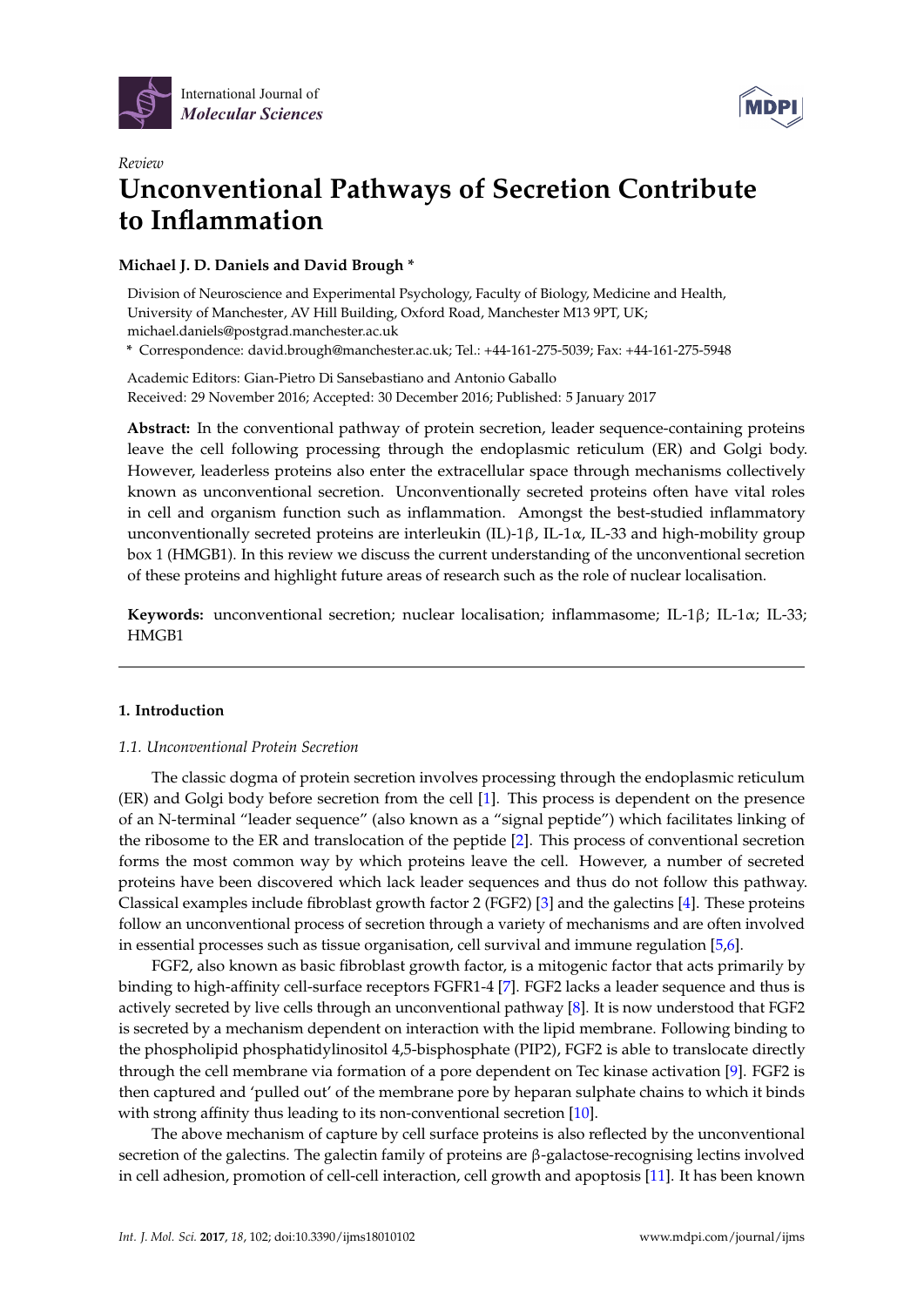for over 25 years that galectin-1 (gal-1) can be secreted from the cell despite the lack of an N-terminal leader sequence [\[12\]](#page-10-9). However, it is only more recently that the mechanism behind gal-1 secretion is better understood. Gal-1 is secreted from cells by binding to β-galactosidase counter receptors on the cell membrane [\[13\]](#page-10-10). Evidence for this lies in the observation that mutants lacking the β-galactoside binding sites and the galectin counter receptors are deficient in gal-1 secretion. Some unconventionally secreted proteins such as IL-1 $\beta$  (discussed further below) utilise microvesicles or exosomes for their unconventional secretion [\[14\]](#page-10-11); however, this is not the case with FGF2 or gal-1 [\[15\]](#page-10-12) which directly cross the plasma membrane.

#### *1.2. Inflammation*

Inflammation is our bodies' response to infection or injury and is generally beneficial, neutralising the pathogen, and promoting repair and recovery. However, inflammation that occurs in the absence of a pathogen, during non-communicable diseases such as Alzheimer's, diabetes or stroke is damaging and can make the outcome of the disease worse [\[16\]](#page-10-13). Inflammation in cases such as this is regarded as sterile and is now recognised as a therapeutic target. Inflammatory responses are regulated in part by cytokines; proteins that are actively secreted from cells which bind specific receptors to initiate inflammation. An inflammatory response can also be induced by factors called damage associated molecular patterns (DAMPs). DAMPs are endogenous molecules stored within cells that are released and invoke an inflammatory response following stress. Cytokines and DAMPs are key regulators of inflammation and can be secreted via unconventional pathways. Here we review four of these inflammatory mediators: IL-1β, IL-1 $\alpha$ , IL-33 and HMGB1 and discuss current understanding of the mechanisms of their regulation and secretion.

### **2. IL-1**β

Perhaps the best-studied of these inflammatory factors is the cytokine interleukin-1β (IL-1β). IL-1β is one of 11 members of the IL-1 family and acts as a crucial regulator of sterile inflammation in addition to host responses to infection. Unlike conventionally secreted cytokines such as IL-6, IL-1β does not have a leader sequence required for secretion through the ER/Golgi pathway and is secreted through unconventional means [\[17\]](#page-10-14). IL-1 $\beta$  is produced as an inactive 31 kDa pro form by myeloid cells (such as monocytes and macrophages) in response to activation of membrane bound pattern recognition receptors (PRRs) such as Toll-like receptors (TLRs) which detect pathogen associated molecular patterns (PAMPs, e.g., bacterial endotoxin), or DAMPs to initiate inflammation. This upregulation of pro-IL-1 $\beta$  expression is known as a priming step and leads to production of cytokine distributed across the cytosol [\[18\]](#page-10-15).

Pro-IL-1β remains cell-associated until a second stimulus (a further PAMP or DAMP) triggers processing and secretion of 17 kDa mature IL-β which is dependent on the formation of a multi-molecular complex called an inflammasome (Figure [1\)](#page-2-0). Inflammasomes are large  $({\sim}1 \mu m)$  intracellular protein complexes that comprise a cytosolic PRR, adapter molecule and the enzyme caspase-1 which cleaves inactive pro-IL-1β to a mature form which is secreted from the cell [\[19\]](#page-10-16). The best characterised inflammasome is known as the NLRP3 inflammasome, so-called because the PRR molecule is nucleotide-binding oligomerisation domain (NOD)-like receptor, pyrin-containing 3. Upon activation by stimuli that induce potassium efflux from the cell [\[20\]](#page-10-17), NLRP3 recruits the adapter molecule ASC (apoptosis-associated speck-like protein containing a carboxy-terminal CARD) to form a complex. The ASC molecule forms large prion-like filamentous structures known as specks [\[21\]](#page-10-18) and recruits the 45 kDa zymogen pro-caspase-1 which is cleaved into an active IL-1β-processing form [\[22\]](#page-10-19). In addition to this classical activation of NLRP3 there also exists a "non-canonical" inflammasome activation pathway dependent on caspase-11 in mice and caspase-4 and 5 in humans [\[23\]](#page-10-20).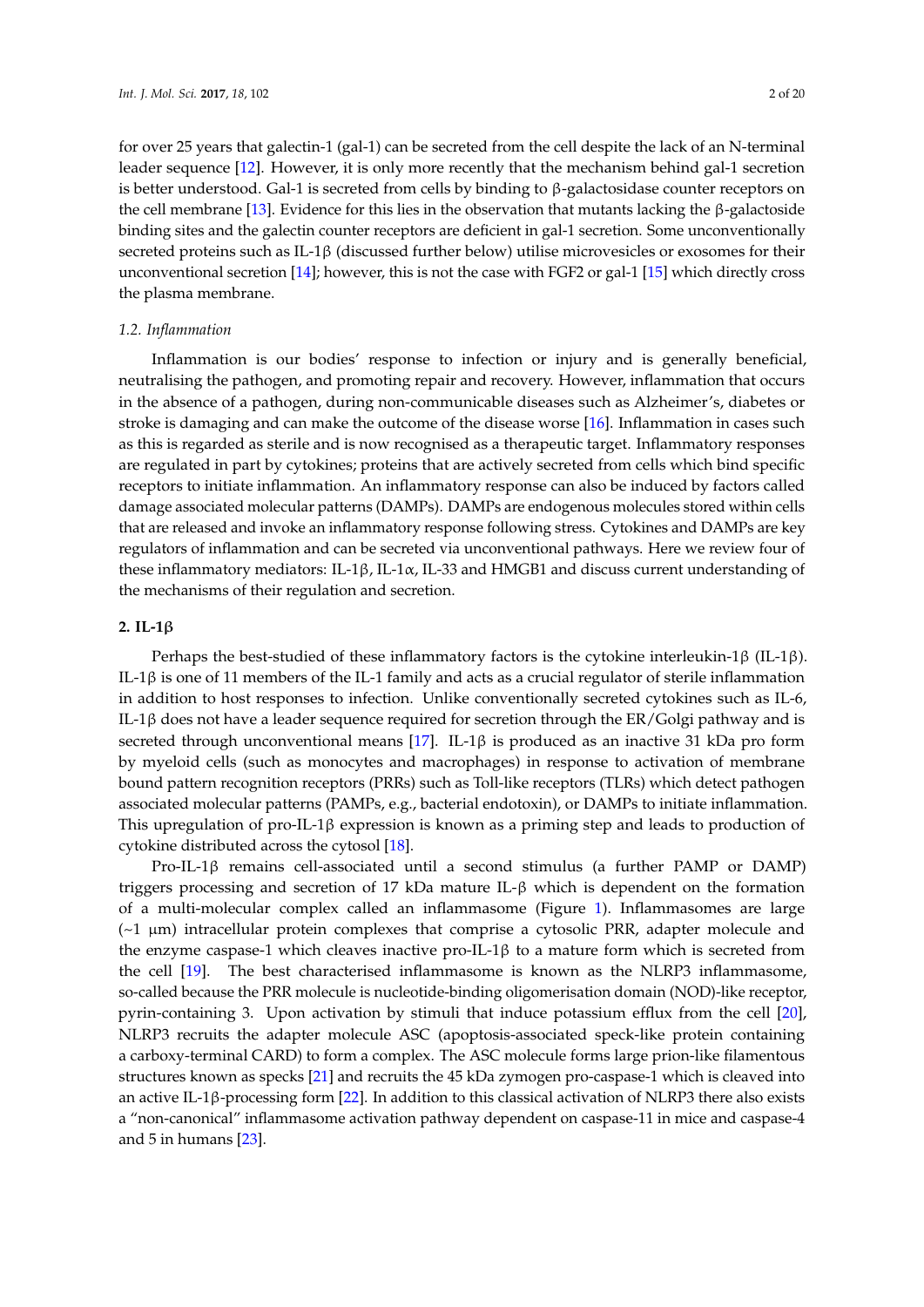<span id="page-2-0"></span>

**Figure 1.** Unconventional secretion of inflammatory proteins. Interleukin (IL)-1β is produced as an inactive 31 kDa pro-form which, upon immune stimulus and activation of the inflammasome, is cleaved into a mature 17 kDa form and secreted from the cell. IL-1 $\alpha$  is localised to the nucleus due to the presence of a nuclear localisation sequence (NLS). Following stimulus IL-1 $\alpha$  is transported out the nucleus, possibly by phosphorylation or acetylation, and either leaves the cell in its bioactive of the nucleus, possibly by phosphorylation or acetylation, and either leaves the cell in its bioactive 31 kDa form or is processed to a more potent 17 kDa form by membrane-associated calpains. IL-33 31 kDa form or is processed to a more potent 17 kDa form by membrane-associated calpains. IL-33 also contains an NLS and thus is stored in the nucleus. It is fully active as a 33 kDa form and processing by caspase-1 leads to production of an inactive protein. High-mobility group box 1 (HMGB1) is stored in the nucleus but, following stimulus, is translocated into secretory lysosomes in the cytosol by Poly(ADP)-ribose polymerase (PARP)-1-dependent acetylation where it can be secreted either actively by live cells or passively due to necrosis.

IL-1β is secreted through an unconventional pathway that is not fully understood. There are IL-1β is secreted through an unconventional pathway that is not fully understood. There are multiple suggested modes of IL-1β release. Perhaps the best characterised mode of release is secretion multiple suggested modes of IL-1β release. Perhaps the best characterised mode of release is secretion secretion tight budgebred models of the pyroper term pyroptotic cell death. Pyroptosis is a form of inflammation of inflammation of inflammation of inflammation of inflammation of inflammation of inflammation of the contra tightly coupled to pyroptotic cell death. Pyroptosis is a form of inflammatory cell death characterised<br>the induced by the induced by the can be induced by the induced by the procession of the induced by the induce by the concomitant release of IL-1β and IL-18 [\[24\]](#page-10-21) and can be induced by NLRP3-activating stimuli<br>  $\frac{1}{2}$ inflammasome relies on association with the serine-threonine kinase NEK7 which forms a complex inflammasome relies on association with the serine-threonine kinase NEK7 which forms a complex which forms a complex along with NLRP3, downstream of the crucial potassium efflux step [27,28]. along with NLRP3, downstream of the crucial potassium efflux step [\[27](#page-11-2)[,28\]](#page-11-3). Exactly how closely Exactly how closely completed cell death and IL-18 release are remains a major release are research  $\frac{1}{2}$ coupled cell death and IL-1β release are remains a major research question. Early research in release of lactate defected the physical control of the detection of the control of the control of the control of the control that control that control of the control of the control of the control of the control of the con dehydrogenase [\[25](#page-11-0)[,29\]](#page-11-4). More recent evidence, however, has clarified that membrane permeability such as ATP binding to the extracellular ATP sensor P2X7 [\[25,](#page-11-0)[26\]](#page-11-1). The activation of the NLRP3 macrophages suggested IL-1β was secreted before cell death as measured by release of lactate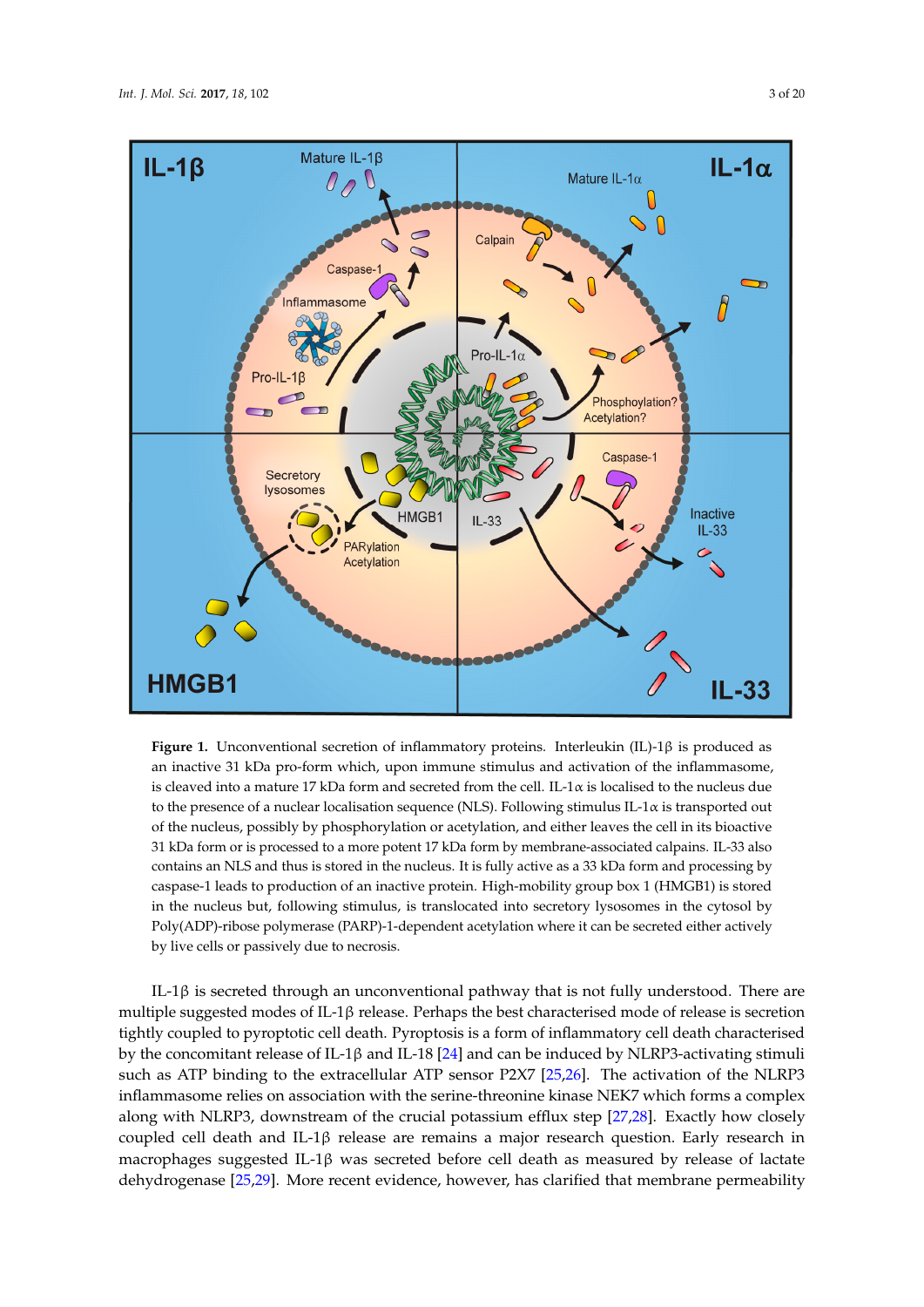(indicated by uptake of DNA dye propidium iodide) is required for IL-1β secretion in macrophages [\[30\]](#page-11-5). In human monocytic THP-1 cells, necrotic cell death is suggested to be required for IL-1β secretion by multiple stimuli [\[31\]](#page-11-6). However, primary human monocytes secrete IL-1β without loss of viability [\[32\]](#page-11-7). Death-independent inflammasome activation also appears to occur in the case of mouse dendritic cells [\[33\]](#page-11-8) and neutrophils [\[34\]](#page-11-9). These data indicate that IL-1 $\beta$  can be secreted both in an active mechanism independent of cell death but also in a manner that absolutely requires loss of membrane integrity.

The process by which IL-1β is secreted by pyroptotic cells remained a mystery until last year when two groups used genetic screening methods to identify the N-terminal domain of gasdermin-D as a crucial regulator of pyroptosis [\[35](#page-11-10)[,36\]](#page-11-11). It has since been discovered that the N-terminal cleavage product of gasdermin-D translocates to the plasma membrane and forms 10–14 nm pores in the membrane to induce pyroptosis [\[37–](#page-11-12)[39\]](#page-11-13). In this way IL-1 $\beta$  is secreted through a mechanism not completely dissimilar to FGF2 discussed previously as the gasdermin molecules may allow for IL-1 $\beta$ to directly cross the plasma membrane whilst FGF2 forms a pore required for its own secretion. It is not fully understood why cells undergo pyroptotic death. One recent suggestion is that pyroptotic cells can retain bacteria within their corpses, structures called pore-induced traps (PITs) which are then cleared by secondary phagocytes [\[40\]](#page-11-14). This process could provide an evolutionary explanation for pyroptosis.

Human monocytes can secrete IL-1β in endolysosomal vesicles following treatment with ATP or hypotonic conditions [\[41\]](#page-11-15). Additionally, IL-1β secretion has also been observed in exosomes following P2X7 receptor stimulation on macrophages [\[42](#page-11-16)[,43\]](#page-11-17). IL-1β release is commonly modelled using both "priming" and "activating" steps as described previously. However, inflammasome activation has also been observed with TLR4 stimulus alone in monocytes [\[44\]](#page-12-0). Stimulation of human monocytes with TLR4 ligand lipopolysaccharide (LPS) alone elicits ATP release from the cell which then acts back on membrane-P2X7 receptors in an autocrine mechanism to induce inflammasome activation and IL-1 $\beta$ release [\[45\]](#page-12-1). A similar form of "one-step" inflammasome activation and IL-1β release has also been observed in a caspase-5 dependent manner in human monocytes which appeared independent of cell death [\[32\]](#page-11-7).

IL-1β secretion is also strongly associated with autophagy, a fundamental process through which organelles/proteins are "recycled" in a double-membrane vesicle called an autophagosome [\[46\]](#page-12-2). The precise role of autophagy in IL-β secretion is complex. Some studies suggest a tonic inhibition of IL-1β secretion by both degrading pro-IL-1β and by negatively regulating the NLRP3 inflammasome [\[47\]](#page-12-3). Conversely, additional research proposes that mature IL-1 $\beta$  is actively packaged into autophagosomal vesicles and secreted following stimulation of autophagy [\[48](#page-12-4)[,49\]](#page-12-5).

NLRP3-dependent secretion of IL-1β is closely linked to numerous non-communicable diseases including haemorrhagic disorders [\[50](#page-12-6)[,51\]](#page-12-7), Alzheimer's disease [\[52](#page-12-8)[,53\]](#page-12-9), gout [\[54\]](#page-12-10), diabetes [\[55\]](#page-12-11) and atherosclerosis [\[56\]](#page-12-12). Aberrant inflammasome activity is also involved directly in a family of genetic diseases known as cryopyrin-associated periodic fever syndromes (CAPS) in which gain-of-function mutations lead to spontaneous NLRP3 activation and IL-1 $\beta$  secretion [\[57\]](#page-12-13).

Due to the crucial involvement of NLRP3 in sterile disease, but the relative lack of importance in host-defence [\[58\]](#page-12-14) the inflammasome has become a highly attractive target for therapeutic inhibition. There have been multiple compounds shown to inhibit NLRP3-induced IL-1β secretion (reviewed by [\[59\]](#page-12-15)). The most NLRP3 inhibitor is MCC950, a diarylsulfonylurea-containing compound initially discovered by Pfizer [\[60\]](#page-12-16) and since shown to be a potent and specific inhibitor of NLRP3 [\[61\]](#page-12-17). Currently available drugs can also be repurposed to inhibit NLRP3. Nucleoside reverse transcriptase inhibitors used to treat human immunodeficiency virus (HIV) inhibit P2X7-induced NLRP3 activation in a model of age-related macular degeneration [\[62\]](#page-12-18), whilst Daniels et al. [\[63\]](#page-13-0) showed that the fenamate non-steroidal anti-inflammatory drug (NSAID) mefenamic acid is a specific NLRP3 inhibitor and is effective in rodent models of Alzheimer's disease.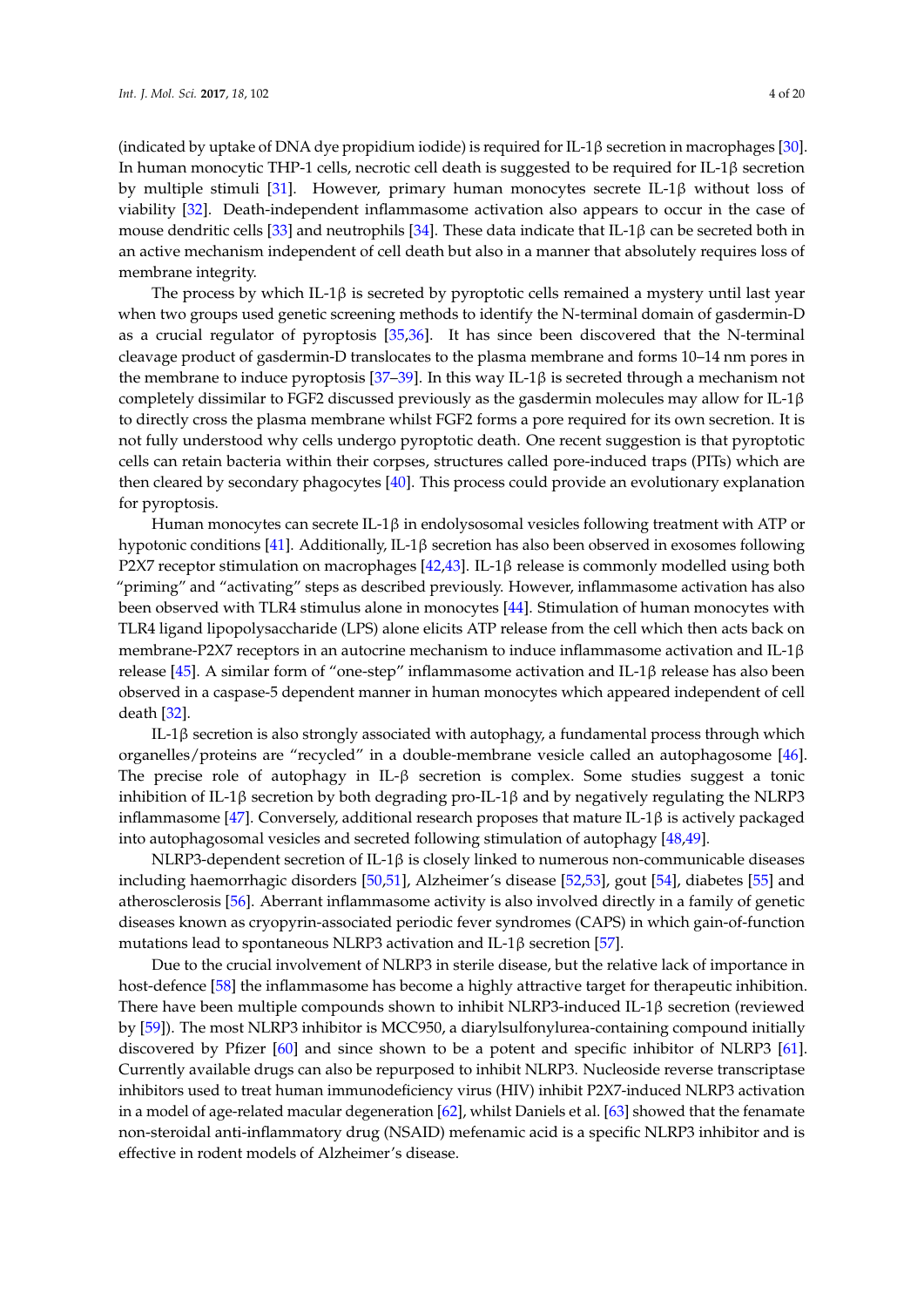#### **3. IL-1**α

IL-1 $\alpha$  is also a member of the IL-1 family and is secreted through unconventional pathways. Although a major mediator of inflammation, IL-1 $\alpha$  remains relatively poorly researched when compared to IL-1β. IL-1α was discovered along with IL-1β as a pyrogen [\[64\]](#page-13-1) and is found at the same locus on chromosome 2 in the region q13 to q21 in humans suggesting it occurred as a result of a duplication event [\[65\]](#page-13-2). Like IL-1β, IL-1α is involved in a number of disease states including stroke [\[66\]](#page-13-3), haemorrhage [\[67\]](#page-13-4), cancer [\[68\]](#page-13-5), and atherosclerosis [\[69\]](#page-13-6). IL-1 $\alpha$  also plays a key role in promoting cellular senescence, a state of permanent cell-cycle arrest undergone by cells as a result of ageing or conditions of cell stress  $[70,71]$  $[70,71]$ . IL-1 $\alpha$  regulates senescence by promoting the senescence-associated secretory phenotype (SASP), a response characterised by secretion of IL-6 and IL-8 [\[72\]](#page-13-9).

Unlike IL-1β, whose expression is generally inducible, IL-1 $\alpha$  is reported to be constitutively expressed at low levels in various cell types such as fibroblasts [\[73\]](#page-13-10) and keratinocytes [\[74\]](#page-13-11). However, the bulk of the literature has been performed in myeloid cells and suggests that IL-1 $\alpha$ expression is inducible and only observed following stimulation [\[66,](#page-13-3)[75](#page-13-12)[–77\]](#page-13-13). The constitutive expression of IL-1 $\alpha$  is believed to be regulated by the transcription factor Sp1 which binds between -52 and  $-45$  bp at the 5' end of the *IL1A* gene [\[65](#page-13-2)[,78\]](#page-13-14). Inducible IL-1α expression on the other hand relies primarily on the AP-1 and NF-κB transcription factors [\[79,](#page-13-15)[80\]](#page-13-16) thus explaining the overwhelming evidence for induction of IL-1 $\alpha$  expression following immune stimulus. An additional mechanism regulating IL-1α expression occurs in the form of a long noncoding (lnc)RNA located on the anti-sense strand of the gene [\[81\]](#page-14-0). This lncRNA—itself induced by immune stimulus—has been shown to be crucial in promoting transcription and expression of IL-1 $\alpha$  in murine macrophages.

In addition to a differing expression pattern in terms of cell types and induction, IL-1α can also be distinguished from IL-1β by its sub-cellular distribution. Unlike IL-1β, pro-IL-1α contains a nuclear localisation sequence (NLS) in the N-terminal pro-piece [\[82\]](#page-14-1) and thus is found within the nucleus of the cell (Figure [1\)](#page-2-0). NLSs are the best understood mechanism by which cells transport cargo in and out of the nucleus. Transport through the nuclear envelope is regulated by the karyopherin-β (kapβ) family of transport receptors which target short motifs of basic amino acids (the NLS) for nuclear import [\[83\]](#page-14-2). The NLS on pro-IL-1α is a highly conserved classical monopartite sequence consisting KVLKKRRL (human) and KILKKRRL (mouse) at residues 79–86 [\[82\]](#page-14-1). Although the presence of the highly conserved NLS on pro-IL-1 $\alpha$  has been known for over 30 years, the precise role the motif plays in IL-1 $\alpha$  secretion or signalling remains poorly understood. It has been suggested that the N-terminal pro-piece of IL-1 $\alpha$  activates transcription of pro-inflammatory genes [\[84,](#page-14-3)[85\]](#page-14-4), thus maintaining an overall pro-inflammatory function. However, there is also evidence suggesting that the NLS of pro-IL-1 $\alpha$  may be anti-inflammatory in nature. It was observed that pro-IL-1 $\alpha$  is actively trafficked to the nucleus to dampen inflammation in apoptotic [\[86\]](#page-14-5) or necrotic cells [\[18](#page-10-15)[,87\]](#page-14-6).

The mechanisms that regulate nuclear trafficking of pro-IL-1α are uncharacterised. Early research suggested that changing phosphorylation states on crucial lysine residues of the NLS regulates intracellular transport [\[88](#page-14-7)[,89\]](#page-14-8). More recent evidence has also proposed that acetylation regulated by histone deacetylase (HDAC) enzymes positively regulates nuclear redistribution [\[90\]](#page-14-9) implying that post-translational modifications may play a crucial role in pro-IL-1α nuclear shuttling. Further research is required in order to fully elucidate the importance of the NLS in IL-1 $\alpha$  signalling/release.

IL-1 $\alpha$  functions primarily as a pro-inflammatory cytokine by binding IL-1R1 and activating a MyD88-dependent pathway resulting in NF-κB, c-Jun N-terminal kinase (JNK) and p38 signalling cascades similar to IL-1β [\[91\]](#page-14-10). Again similar to IL-1β, IL-1 $\alpha$  is produced as a 31 kDa pro- form which contains no leader sequence to target it for conventional protein secretion. Unlike IL-1 $\beta$  however, there is evidence that the pro-form of IL-1 $\alpha$  is biologically active [\[92,](#page-14-11)[93\]](#page-14-12), although the physiological significance of this is yet to be fully understood. Some research has suggested that cleavage of pro-IL-1 $\alpha$  into a 17 kDa form renders the cytokine far more active at IL-1R1 [\[94,](#page-14-13)[95\]](#page-14-14). However, there is also evidence to suggest that the pro and cleaved forms have similar bioactivity [\[96\]](#page-14-15). Cleavage of IL-1 $\alpha$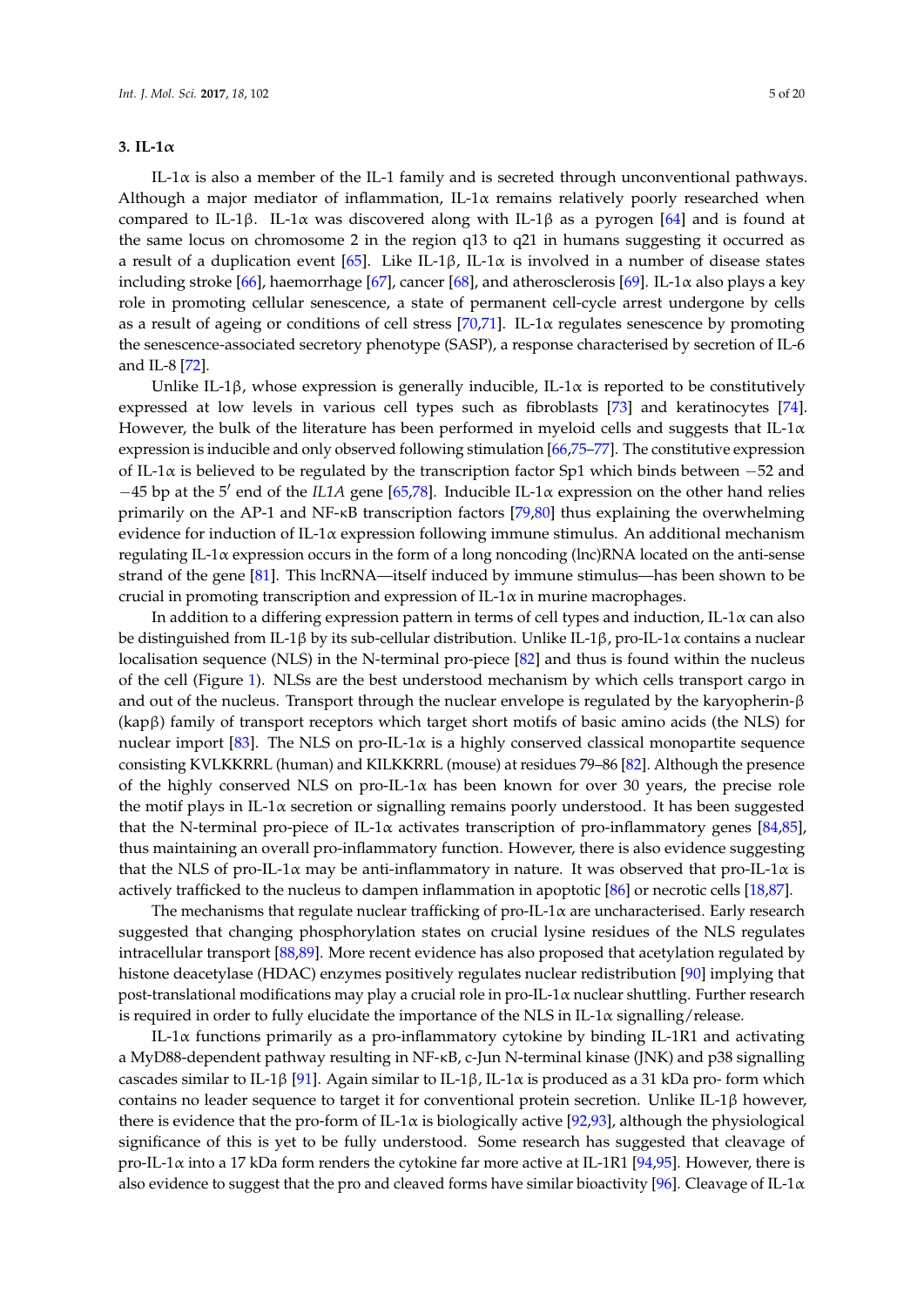appears to be primarily regulated by calcium-dependent proteases known as calpains [\[97,](#page-14-16)[98\]](#page-14-17) (Figure [1\)](#page-2-0). This is suggested by evidence showing that both  $Ca<sup>2+</sup>$ -free conditions and calpain inhibitors prevent IL-1α processing and release from macrophages [\[96,](#page-14-15)[99\]](#page-14-18). However, the specific calpain required for pro-IL-1 $\alpha$  cleavage is not known. The calpain family is made up of 14 distinct members and the best studied are calpain-1 and calpain-2 [\[100\]](#page-14-19). These currently stand as the most likely candidates for IL-1 $\alpha$  processing. Calpains classically perform enzymatic cleavage at the inner leaflet of the plasma membrane tethered to phospholipids  $[101,102]$  $[101,102]$ . IL-1 $\alpha$  has been reported to also bind to phospholipids on the inner-membrane of the cell in a  $Ca^{2+}$ -dependent manner [\[88\]](#page-14-7) suggesting that cleavage may take place following translocation of IL-1 $\alpha$  to the lipid membrane. More recently, calpain activation has been implicated not only in IL-1 $\alpha$  processing but in a number of members of the P2X7-induced secretome including IL-1β [\[103\]](#page-15-2).

In addition to cleavage of  $pro-IL-1\alpha$  by calpains, the cytotoxic lymphocyte-derived protease granzyme B is also known to cause IL-1 $\alpha$  processing [\[95\]](#page-14-14). Functional cleavage by elastase or chymase was also reported in the above study.

The exact mechanism by which IL-1 $\alpha$  leaves the cell is poorly understood although it does appear that IL-1 $\alpha$  release is associated with cell death. Cohen et al. [\[86\]](#page-14-5) observed IL-1 $\alpha$  secretion from necrotic, but not apoptotic cells. Additionally, the process of necroptosis, a caspase-independent, RIPK-dependent form of programmed necrosis leads to IL-1 $\alpha$  secretion [\[99\]](#page-14-18). IL-1 $\alpha$  is also secreted in a caspase-11-dependent manner in cases of non-canonical inflammasome activation [\[23\]](#page-10-20). IL-1 $\alpha$  release following non-canonical inflammasome activation, however, appears independent of NLRP3 or potassium ion efflux (unlike IL-1β secretion) [\[104\]](#page-15-3). The link between NLRP3 and IL-1α secretion was also explored by Gross et al. [\[96\]](#page-14-15) who discovered that, whilst all inflammasome-activating stimuli induced secretion of IL-1α, only ATP, nigericin and *candida albicans*-induced secretion was NLRP3-dependent, whilst particulate stimuli such as monosodium-urate (MSU) crystals induced IL-1α secretion independently of NLRP3. In addition to cell-death dependent IL-1 $\alpha$  secretion, IL-1 $\alpha$  can also be expressed on the cell membrane independently of cell death where it plays a crucial role in driving the senescence-associated secretory phenotype (SASP) [\[71\]](#page-13-8). However, the mechanism by which this occurs is not understood. There is also some evidence that IL-1 $\alpha$  secretion precedes cell death [\[96\]](#page-14-15) and that secretion can occur at a basal (but very low) level in macrophages [\[105\]](#page-15-4) or aged fibroblasts [\[106\]](#page-15-5).

The biological relevance of IL-1 $\alpha$  nuclear localisation is poorly defined, and nuclear localisation has been reported to both promote and abrogate inflammation. IL-1α can also be secreted/released from the cell as a cytokine/DAMP. The mechanisms by which IL-1 $\alpha$  is secreted appear complex, varied and poorly understood. It would appear that by being constitutively expressed in non-myeloid cells and active in its pro-form, IL-1 $\alpha$  can act as a DAMP when released under necrotic conditions. However, following induction of expression in immune cells, active processing by calpains and binding to IL-1R1, IL-1α also functions as a classical cytokine.

#### **4. IL-33**

In addition to IL-1 $\alpha$  and IL-1 $\beta$ , other members of the IL-1 family have been reported as DAMPs including IL-33 [\[107\]](#page-15-6). IL-33 was first discovered as a nuclear protein and initially named NF-HEV (nuclear factor from high endothelial venules) [\[108\]](#page-15-7). IL-33 has been implicated in numerous disease states including respiratory disorders such as asthma [\[109,](#page-15-8)[110\]](#page-15-9) and COPD [\[111\]](#page-15-10) in addition to arthritis [\[112](#page-15-11)[,113\]](#page-15-12). Like IL-1 $\alpha$ , IL-33 is constitutively expressed in multiple cell types and is not required to be induced by a priming stimulus [\[114,](#page-15-13)[115\]](#page-15-14).

The first identification of IL-33 was of a nuclear protein thought to be preferentially expressed in high endothelial venules (HEVs), structures involved in lymphocyte recruitment [\[108\]](#page-15-7). Baekkvold et al. [\[108\]](#page-15-7) also identified the classical bipartite nuclear localisation sequence on IL-33. In a following study, the same group rediscovered IL-33 as the IL-1 family ligand for the orphan receptor ST2 and observed that the protein associates with heterochromatin and mitotic chromatin in both human and mouse cells [\[116\]](#page-15-15). The precise role played by intranuclear IL-33 is not fully understood.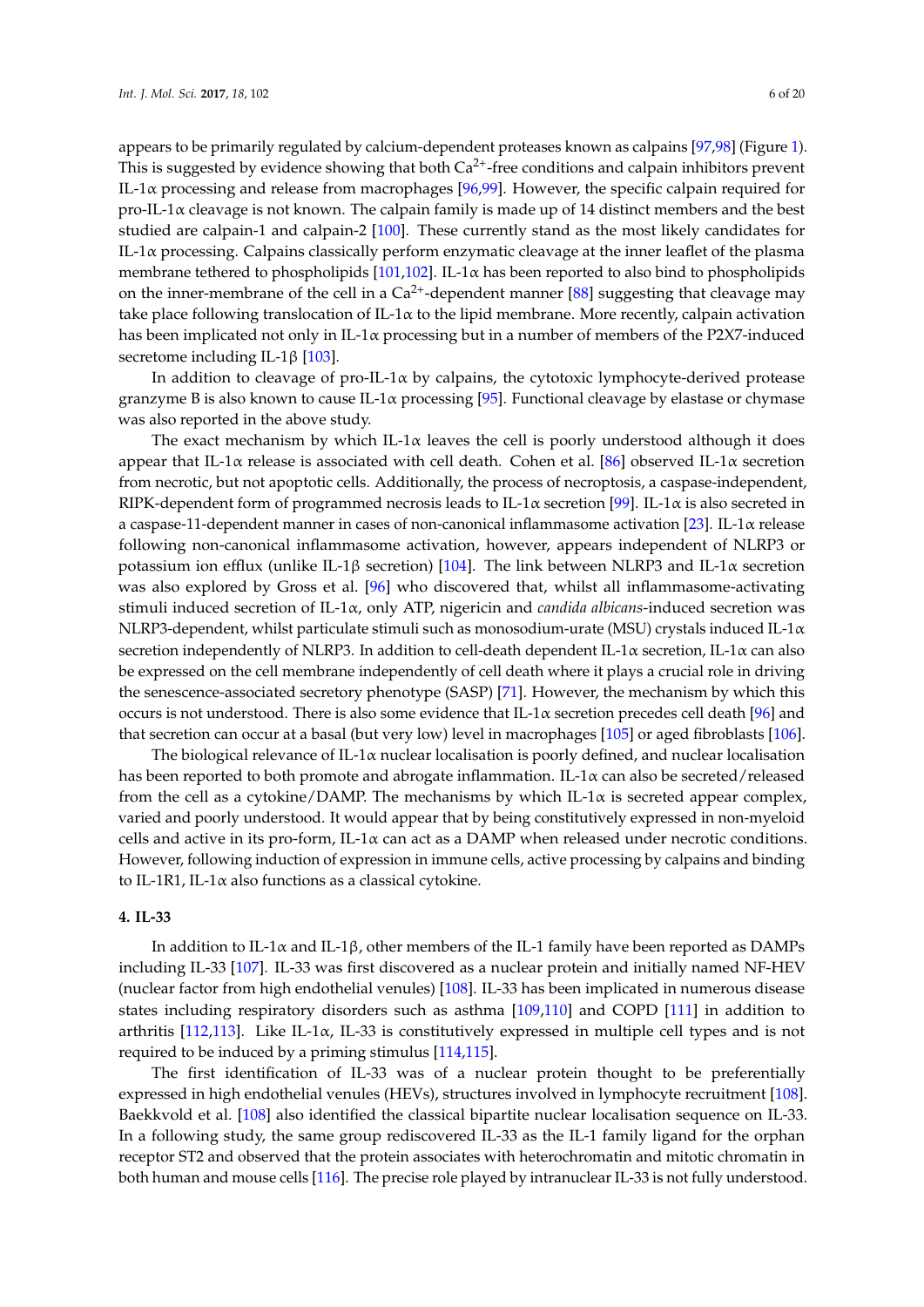However, it appears that the nuclear localisation is anti-inflammatory. Evidence for this lies in early discoveries that IL-33 appears to aid chromatin compaction and repress gene expression [\[116,](#page-15-15)[117\]](#page-15-16). Additionally, further studies suggested that the N-terminus of IL-33 may dampen NF-κB signalling by associating with the NF-κB p65 subunit and preventing binding of p65 to target DNA sequences [\[118\]](#page-15-17). Perhaps most strikingly, genetic deletion of the classical bipartite nuclear localisation sequence in mice leads to a lethal IL-33-mediated inflammatory response, suggesting nuclear localisation is vital for regulating aberrant inflammatory activity [\[119\]](#page-16-0).

IL-33 elicits extracellular effects by binding to the ST2 receptor [\[120\]](#page-16-1). The C-terminus of the protein, along with the IL-1 receptor accessory protein (IL-1RAcP) forms a complex with the ST2 receptor in order to initiate a type 2 inflammatory response [\[121\]](#page-16-2). Type 2 responses are classically associated with injury resolution and helminth infection and characterised by secretion of Th2 cytokines such as IL-4, IL-5, IL-9, IL-10, and IL-13 [\[122\]](#page-16-3). Following formation of the receptor complex, MyD88, IRAK, IRAK4, and TRAF6 are all recruited to ST2 leading to a downstream activation of NF-κB, JNK and mitogen-activated protein kinase (MAPK) signalling [\[120\]](#page-16-1).

Upon the initial discovery of IL-33 it was suggested that, like IL-1β, caspase-1 is required for processing of a 31 kDa pro-IL-33 to a 20–22 kDa mature, biologically active form [\[120\]](#page-16-1). It has since been clarified, however, that the 20–22 kDa caspase-1 cleavage product in fact corresponds to the N-terminal domain (which does not bind or activate the ST2 receptor) and that the full-length 31 kDa form of IL-33 is fully biologically active [\[123\]](#page-16-4) (Figure [1\)](#page-2-0).

Like IL-1 $\alpha$ , IL-33 is secreted from cells undergoing necrotic death. This includes death as a result of physical damage in human endothelial cells [\[123\]](#page-16-4), detergent-based lysis in mouse macrophages [\[124\]](#page-16-5) or by parasite-induced necrosis [\[125\]](#page-16-6). Cell damage/death is not always required for IL-33 secretion. Mouse astrocytes treated with recombinant TNFα actively secrete IL-33 without loss of cellular viability [\[126\]](#page-16-7) whilst normal human bronchial airway epithelial cells treated with extract of the common airway allergen *Alternaria alternata* also secrete IL-33 without compromising cell integrity [\[127\]](#page-16-8). *Alternaria*-induced IL-33 secretion independent of cell death occurs as a result of a P2Y receptor-dependent calcium influx which is caused by autocrine-mediated ATP stimulation, similar to autocrine IL-1β release mentioned previously [\[45\]](#page-12-1). In this way, cells can secrete IL-33 in both active mechanisms dependent on certain stimuli or in passive mechanisms through cell lysis.

The precise mechanisms underpinning IL-33 secretion remain largely undefined. The fact that IL-33 is constitutively expressed and that it is active as a pro form, much like IL-1 $\alpha$ , suggests that it primarily functions as a classical DAMP. Further research is required to fully elucidate exactly which conditions result in active secretion of IL-33 (a cytokine role) versus its release as a DAMP during cell death, and why this occurs.

#### **5. HMGB1**

Unconventionally secreted inflammatory modulators do not just come from the IL-1 family. In fact, the ability to invoke an inflammatory reaction in the absence of classical secretion methods is highly conserved and found in multiple species across the animal, plant, protozoan and fungus kingdoms [\[128\]](#page-16-9). The best studied example of this is the phylogenetically ancient protein high-mobility group box 1 (HMGB1).

HMGB1 was initially discovered and characterised as a nuclear protein after it was found to co-precipitate with chromosomal DNA. Nuclear localisation of HMGB1 occurs due to the presence of a complex set of localisation signals located both at amino acids 27–43 and 178–184 [\[129\]](#page-16-10). Within the nucleus, HMGB1 acts to regulate gene expression. Here it binds loosely to DNA (distinguishing it from tightly bound histones) and facilitates DNA bending. This process allows binding of regulatory complexes such as V(D)J recombinases (responsible for generation of the diverse repertoire of immunoglobulins and T-cell receptors) [\[130\]](#page-16-11) or nuclear hormone receptors [\[131\]](#page-16-12). Indeed, the importance of the nuclear role of HMBG1 is perhaps best illustrated by the fact that gene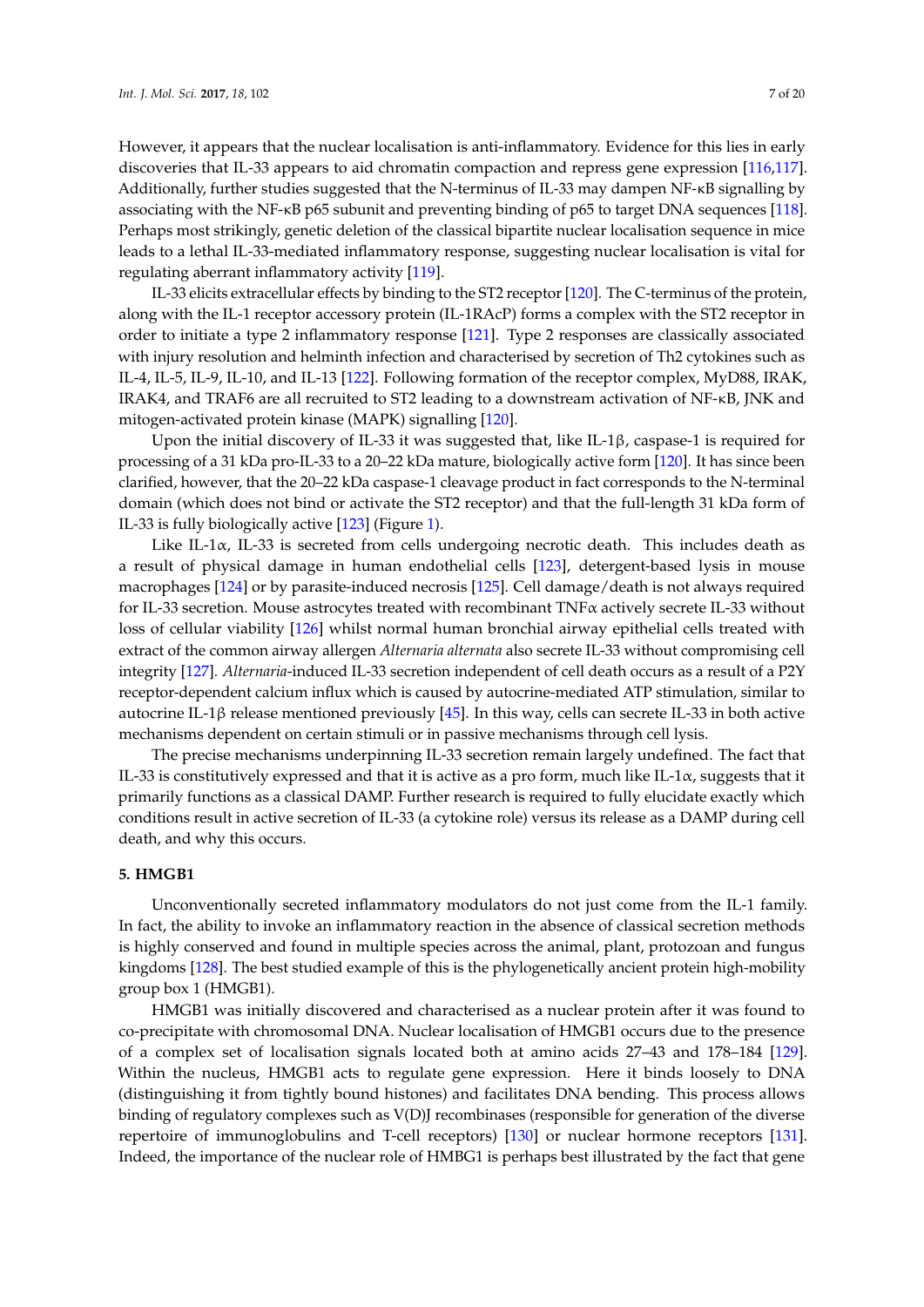knockout is lethal in mice as a result of disruption of gene transcription, induced by the glucocorticoid receptor [\[132\]](#page-16-13).

Since it was first described in 1976 [\[133\]](#page-16-14) HMGB1 was known only for its nuclear role described above. However, more than 20 years following this, a crucial additional role for HMGB1 outside of the cell was discovered [\[134\]](#page-16-15). HMGB1 is secreted by macrophages in the later stages of sepsis through an unconventional pathway (Figure [1\)](#page-2-0). Moreover, administration of neutralising antibodies to HMGB1 is protective against endotoxin induced lethality. Following this discovery, the cytokine role of HMGB1 has been further confirmed in numerous studies linking to diseases such as sepsis [\[135\]](#page-16-16), lung disease [\[136\]](#page-16-17), arthritis [\[137\]](#page-16-18), stroke [\[138,](#page-17-0)[139\]](#page-17-1) and haemorrhagic shock [\[140\]](#page-17-2).

Following its secretion, HMGB1 promotes an inflammatory response. Although no specific HMGB1 receptor has been identified (unlike IL-1β), it would appear that downstream effector functions occur following binding to polygamous receptors such as the receptor for advanced glycation endproducts (RAGE), TLR2 or TLR4. The first receptor reported to confer downstream effects of HMGB1 was RAGE [\[141,](#page-17-3)[142\]](#page-17-4). Upon binding RAGE, HMBG1 initiates activation of NF-κB leading to production of classical proinflammatory cytokines [\[143\]](#page-17-5). HMGB1 can also initiate pyroptosis in a RAGE-dependent manner [\[144\]](#page-17-6). Additionally, RAGE activation also occurs via a membrane bound form of HMGB1, a process shown to be crucial for axonal sprouting and neurite outgrowth in vitro [\[145\]](#page-17-7). HMGB1 also binds the membrane PRR TLR4 and can initiate TNFα release from macrophages [\[146\]](#page-17-8).

HMGB1 does not contain a leader sequence and thus is secreted via unconventional mechanisms independent of the ER/Golgi [\[147\]](#page-17-9). Secretion of HMGB1 occurs via both active and passive mechanisms. The first documented secretion of HMGB1 was observed by an active mechanism with relatively delayed kinetics compared to early pro-inflammatory cytokines IL-1 $\beta$  and TNF $\alpha$  [\[134\]](#page-16-15). In this pathway HMGB1 release occurs following generation of the bioactive lipid lysophosphatidylcholine (LPC) at the inflammatory site and is mediated by secretory lysosomes [\[148\]](#page-17-10). In this regard HMGB1 appears to behave more as a cytokine than a DAMP.

The active secretion of HMGB1 requires exclusion from the nucleus. This occurs due to acetylation of lysine residues, a process which prevents nuclear localisation and thus shifts the equilibrium of HMGB1 intracellular location towards the cytosol [\[129\]](#page-16-10) (Figure [1\)](#page-2-0). It was also observed that, upon acetylation by acetyltransferases such as P300/CBP-associated factor (PCAF), P300 or CREB-binding protein and nuclear exclusion, HMGB1 accumulates in secretory lysosomes ready for unconventional release from macrophages. Hyperacetylation of lysine residues can also modulate the ability of HMGB1 to bind and/or bend DNA [\[149\]](#page-17-11). Hyperactelyation of HMGB1 is not just modulated by increasing activity of acetyltransferases but also by decreasing activity of deacetylase enzymes histone deacetylase (HDAC)1, 4 and 5 [\[150](#page-17-12)[,151\]](#page-17-13) and of sirtuin-1 [\[152\]](#page-17-14). Although the translocation of HMGB1 into the cytosol requires acetylation there are also other factors involved. Poly(ADP)-ribose polymerase (PARP) is required for HMGB1 translocation from the nucleus in response to DNA-alkylating damage but only if HMGB1 is acetylated [\[153\]](#page-17-15). Further research has shown that, following stimulation of macrophages with LPS, extracellular signal-regulated kinase (ERK) signalling induced by reactive oxygen species leads to PARP-1 activation which then shifts the acetylation equilibrium of HMGB towards a more acetylated protein leading to translocation from the nucleus and into the cytoplasm (Figure [1\)](#page-2-0) [\[154\]](#page-17-16). In addition to acetylation, phosphorylation has also been shown to play a key role in nuclear shuttling of HMGB1 [\[155\]](#page-17-17) suggesting multiple modes of posttranslational modification may be important for its unconventional secretion. The above described mechanisms indicate how HMGB1 is relieved from nuclear encapsulation and can be actively secreted from live macrophage cells.

HMGB1 is also passively released from necrotic cells. This occurs due to the fact that HMGB1 only binds loosely to chromatin and thus can diffuse into the extracellular space upon loss of membrane integrity [\[156\]](#page-18-0). Necrotic release of HMGB1 occurs far more rapidly than the active secretion pathway. HMGB1 is also released during apoptotic cell death [\[135\]](#page-16-16). It was previously thought that HMGB1 was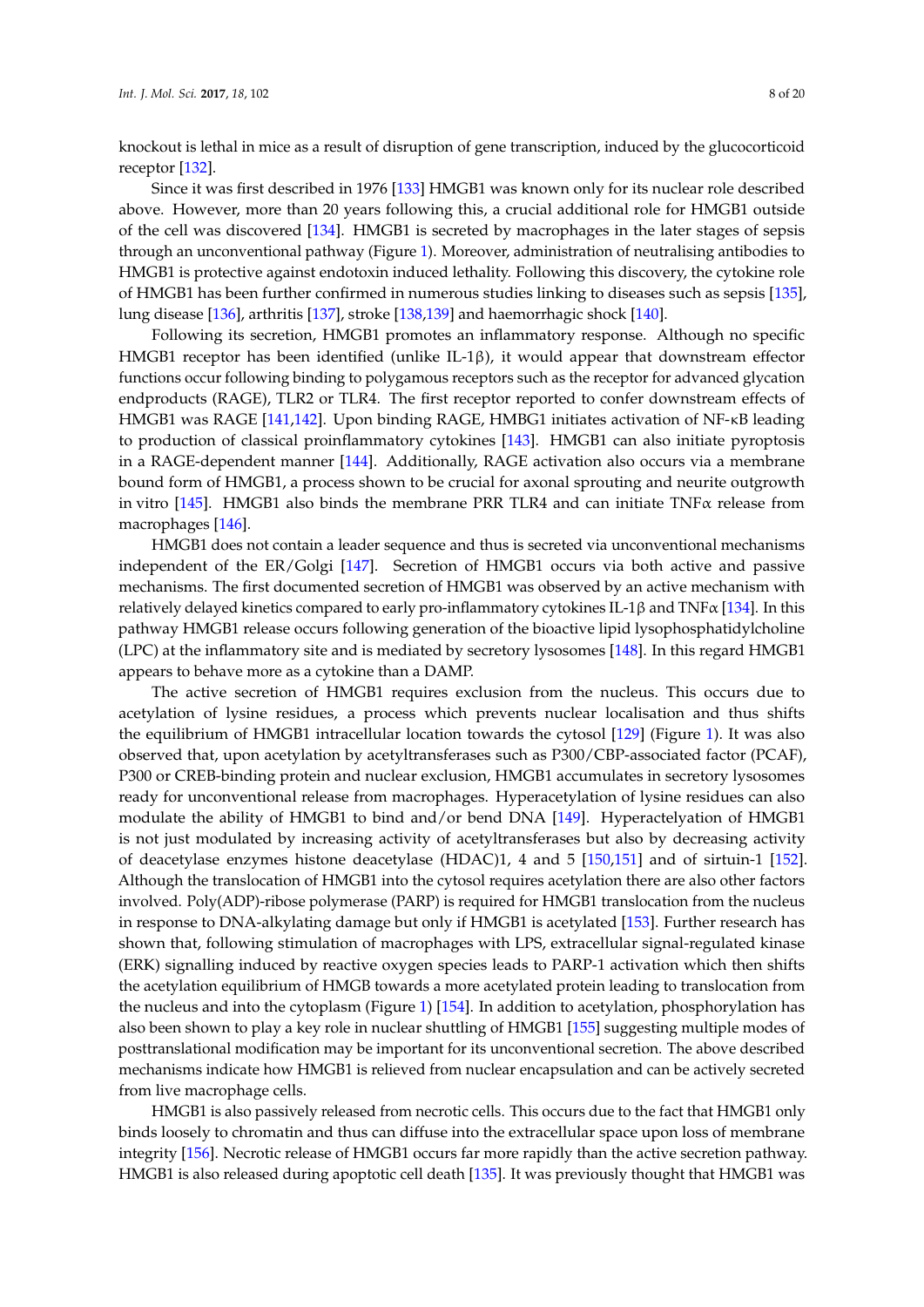not released by apoptotic cells [\[156\]](#page-18-0). However, it has since been confirmed that HMGB1 is released in an "immunologically silent" form following inactivation by oxidation, a mechanism dependent on mitochondrial ROS [\[157\]](#page-18-1).

HMGB1 is expressed constitutively in multiple cell types and is localised to the nucleus where it plays a major role in promoting gene transcription. In addition to this property, HMGB1 is unconventionally secreted either actively from live cells or passively as a result of necrosis. As a result of this, HMGB1 can induce an inflammatory response independently of its nuclear role and thus acts as a DAMP.

#### **6. Conclusions**

The host response to damage or infection relies on secretion/release of a complex combination of inflammatory factors through unconventional pathways. Some factors, such as the prototypical pro-inflammatory cytokine IL-1β, are not expressed within cells until stimulated by an inflammatory stimulus. Conversely, inflammatory mediators such as HMGB1 and IL-33 are constitutively expressed in multiple cell types and are ready for release. IL-1α appears to play both roles as it is suggested to be constitutively expressed in barrier cells such as the epithelium or endothelium but, similar to IL-1 $\beta$ , expression must be induced in myeloid cells.

IL-1 $\alpha$  also appears to cross multiple classifications in terms of processing. Whilst the 31 kDa form is active at the IL-1 receptor, calpain-dependent cleavage to a 17 kDa form appears to substantially increase its potency. IL-1β on the other hand is only capable of activating IL-1R following inflammasome and caspase-1 dependent processing to a 17 kDa form. IL-33 is processed to an inactive form by caspase-1 whilst HMBG1 is not modified by processing but activity is heavily regulated by oxidation state.

IL-1β is also unique to the other proteins discussed here in subcellular distribution. IL-1β is distributed evenly across the cytosol whilst IL-1 $\alpha$ , IL-33 and HMGB1 are all actively transported to the nucleus. These nuclear factors therefore hold dual functions with both nuclear and secretory roles. An additional dual role that is held by the factors discussed in this review is the property of both active and passive secretion. All four proteins discussed can be passively released upon cell death but also (to varying degrees and in varying cell types/stimuli) actively secreted by live cells. This suggests that there is an additional layer of dual functionality in unconventionally secreted proteins.

The reason for the differing properties amongst unconventionally secreted inflammatory proteins is not fully understood and the list of these proteins is far longer than the four discussed in in this review [\[158–](#page-18-2)[162\]](#page-18-3). Amongst these other unconventionally secreted inflammatory proteins are the galectins (discussed previously), in particular galectin-3 (gal-3). Gal-3, unlike gal-1 [\[15\]](#page-10-12), is secreted in a mechanism dependent on microvesicle shedding [\[163\]](#page-18-4) and is highly expressed in monocytes, macrophages and dendritic cells [\[164](#page-18-5)[,165\]](#page-18-6). Gal-3 is a potent proinflammatory immune modulator strongly associated with leukocyte recruitment [\[166](#page-18-7)[,167\]](#page-18-8), IL-1 production [\[168\]](#page-18-9) and chemotaxis [\[169\]](#page-18-10). An additional inflammatory protein secreted via an unconventional pathway is interleukin (IL)-18. IL-18, initially described as "IFNγ-inducing factor" shares many properties with IL-1β and is secreted concomitantly with IL-1β following inflammasome activation [\[170\]](#page-18-11) as well as after stimulation with cytokines such as IL-12 [\[162\]](#page-18-3). Like IL-1β, IL-18 is produced as a biologically inactive precursor form and is cleaved primarily by caspase-1 [\[171\]](#page-18-12) but processing can also be dependent on other enzymes such as neutrophil proteinase-3 [\[172\]](#page-18-13) or triggered by Fas ligand [\[173\]](#page-18-14) independent of caspase-1. There also exists for IL-18 an endogenous regulatory mechanism called IL-18 binding protein [\[174\]](#page-18-15) which is constitutively expressed and acts to dampen IL-18 signalling. The secretion of IL-18 is poorly understood, and it has been suggested that pro-IL-18 is released from dying cells and is processed extracellularly [\[175\]](#page-18-16). However, more evidence is required to confirm that cell death is absolutely necessary for IL-18 secretion and to uncover the exact mechanism by which IL-18 is released from the cell.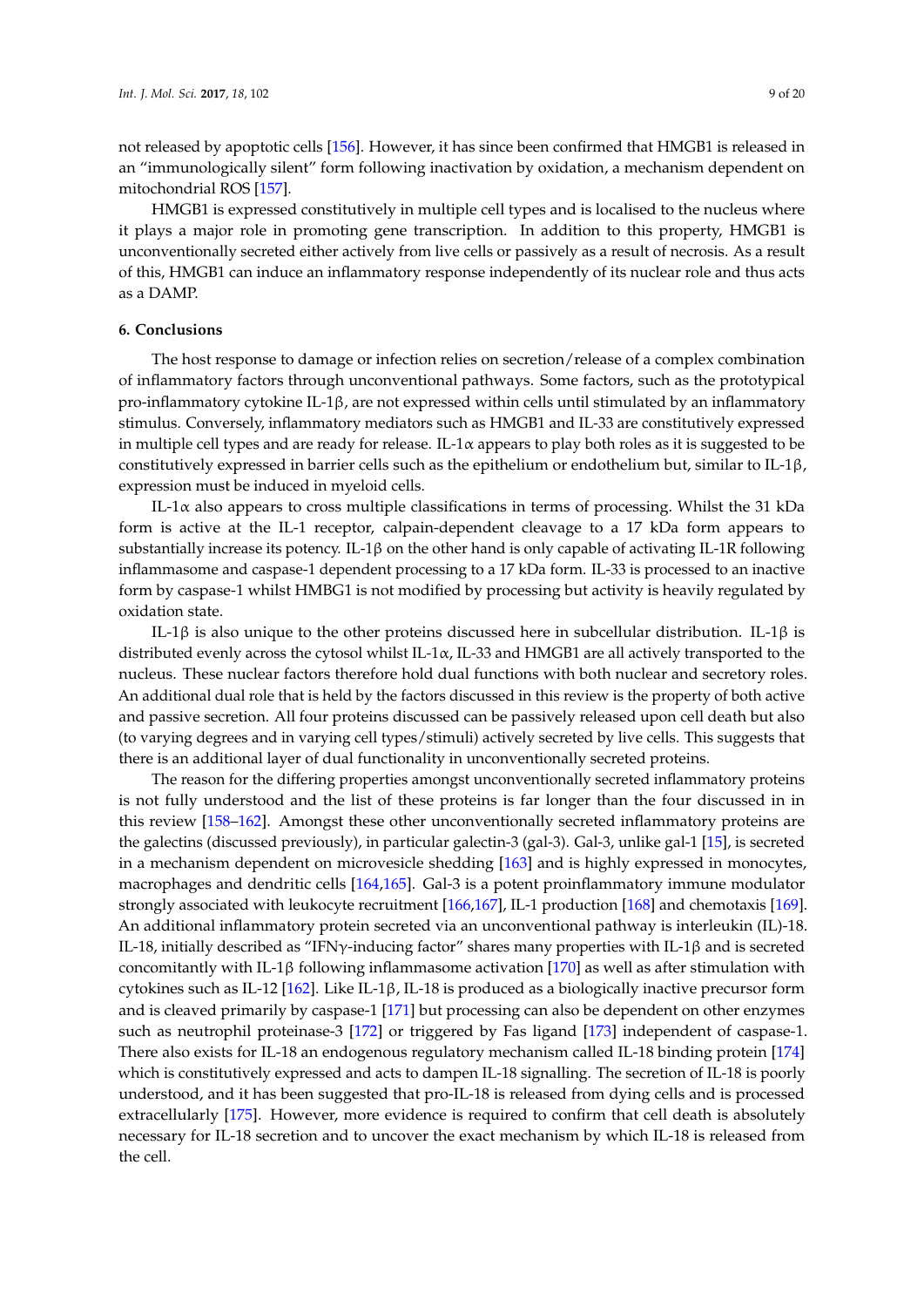The reason for unconventional protein secretion is not fully understood. It is clear that unconventional secretion is absolutely necessary for function in the case of FGF2 as, when forced through the ER/Golgi pathway by addition of an FGF4 leader sequence, FGF2 failed to bind heparan sulphate due to deleterious posttranslational modifications [\[176\]](#page-19-0). This suggests that the unconventional secretory pathway allows cells to secrete proteins without the requirement for posttranslational modification. There have been similar suggestions relating to the secretion of IL-1 $\beta$  as, when forced through the ER/Golgi, IL-1β is *N*-glycosylated reportedly leading to loss of function [\[177,](#page-19-1)[178\]](#page-19-2).

It is perhaps more likely, however, that the reason for the unconventional secretion of inflammatory proteins, such as IL-1β, is in order to protect the host when conventional mechanisms are compromised. It has been observed that, under ER stress, cells remain capable of inflammasome activation (and IL-1 secretion) [\[179\]](#page-19-3), and also that viral infections can dismantle the trans-Golgi network as a way of preventing host responses [\[180\]](#page-19-4). Cells with compromised secretion mechanisms may have severely impaired capability to counter infections if it were not for the ability to secrete proinflammatory factors, and thus mount an inflammatory response, through mechanisms independent of the ER/Golgi network.

Unconventional secretion also allows for proteins to hold roles within the cell additional to that of a classic proinflammatory cytokine. One such additional role, a particular focus of this review, is nuclear localisation. The reason for such contrasting roles to be held by the same protein remains largely unknown. One theory is that packaging in the nucleus prevents aberrant release of potentially damaging proinflammatory factors thus acting as a regulatory mechanism much in a similar fashion to IL-1β or IL-18 which require processing for activity. This is perhaps best exemplified by IL-33 which is highly damaging if excluded from the nucleus [\[119\]](#page-16-0). However, with factors such as HMGB1 this seems less likely as an active role within the nucleus is well defined. We hypothesise that the inflammatory function of HMGB1 is a more recent evolutionary modification to allow detection of uncontrolled cell death (in which the cell nucleus is ruptured and DNA is released) [\[181\]](#page-19-5). In this way, HMGB1 acts as a classical DAMP to alert the host to infection or damage that has compromised the nuclear membrane. In contrast to this, HMGB1 is also secreted through an active mechanism by live cells, implying it also possesses a signalling role independent of accidental cell death.

It would seem that in the case of IL-1 $\alpha$  both of these properties are fulfilled as research has suggested that IL-1 $\alpha$  is stored in the nucleus as a regulatory mechanism and that IL-1 $\alpha$  acts within the nucleus to promote inflammation. Far more extensive research is required to fully elucidate the importance of the nuclear localisation of inflammatory cytokines.

All of the proteins discussed in this review are closely linked to non-communicable disease and thus may offer attractive targets for therapeutic inhibition. However, these factors also hold many other roles so care must be taken to not impair a vital cellular process or host response to infection when targeting. This emphasises the importance of further research to improve the understanding of how IL-1β, IL-1α, IL-33 and HMGB1 signal and are secreted as, in possession of this knowledge, we may be able to modulate specific roles of these factors (for example secretory cytokine role) without affecting homeostatic function (such as the nuclear role). This knowledge will be vital for the design of new therapeutics targeting inflammation.

**Acknowledgments:** Michael J. D. Daniels is funded by a Medical Research Council Doctoral Training Partnership (MRC DTP) (MR/K501311/1).

**Conflicts of Interest:** The authors declare no conflict of interest.

#### **References**

- <span id="page-9-0"></span>1. Lee, M.C.S.; Miller, E.A.; Goldberg, J.; Orci, L.; Schekman, R. Bi-directional protein transport between the ER and Golgi. *Annu. Rev. Cell Dev. Biol.* **2004**, *20*, 87–123. [\[CrossRef\]](http://dx.doi.org/10.1146/annurev.cellbio.20.010403.105307) [\[PubMed\]](http://www.ncbi.nlm.nih.gov/pubmed/15473836)
- <span id="page-9-1"></span>2. Rapoport, T.A. Protein translocation across the eukaryotic endoplasmic reticulum and bacterial plasma membranes. *Nature* **2007**, *450*, 663–669. [\[CrossRef\]](http://dx.doi.org/10.1038/nature06384) [\[PubMed\]](http://www.ncbi.nlm.nih.gov/pubmed/18046402)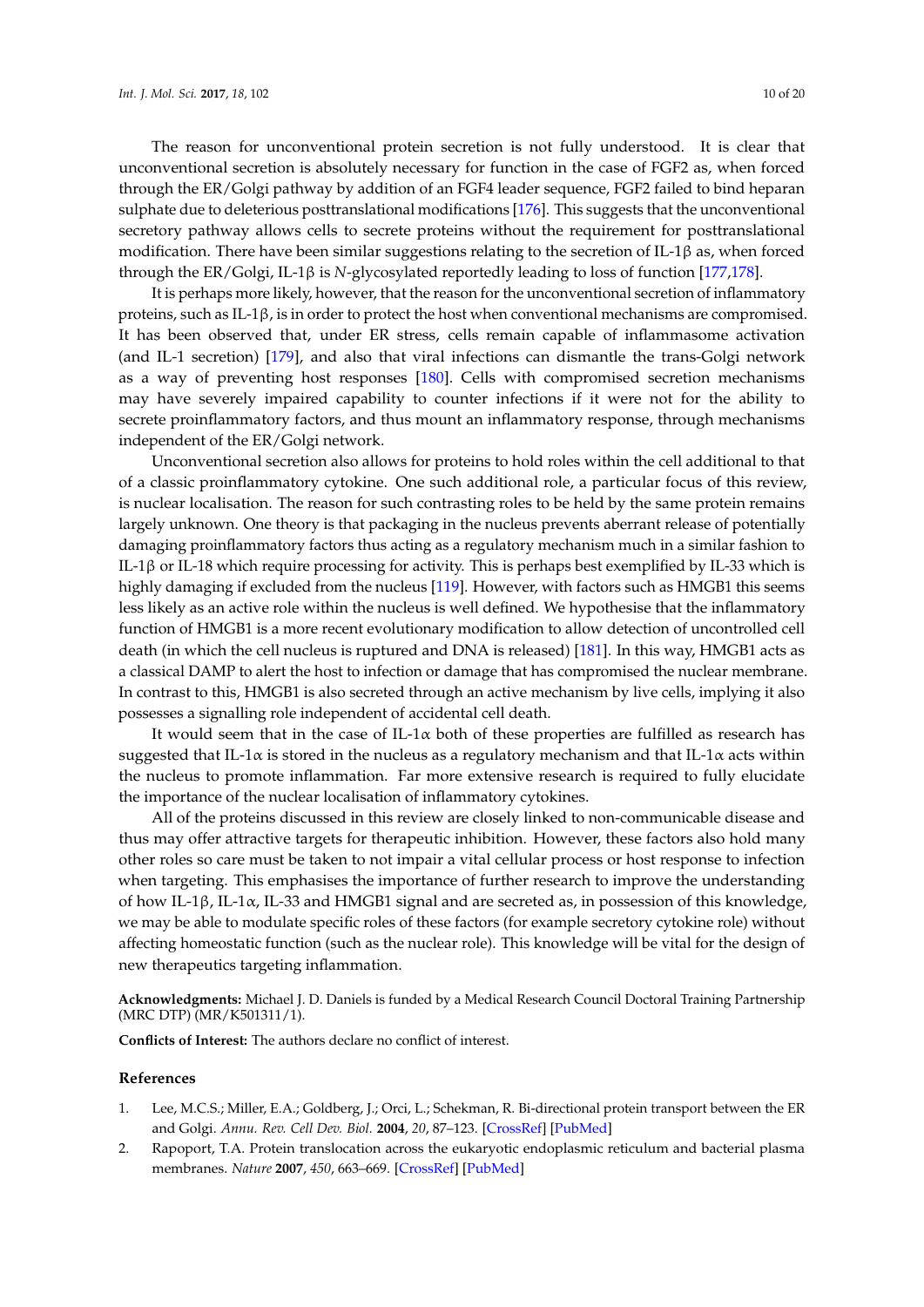- <span id="page-10-0"></span>3. Engling, A.; Backhaus, R.; Stegmayer, C.; Zehe, C.; Seelenmeyer, C.; Kehlenbach, A.; Schwappach, B.; Wegehingel, S.; Nickel, W. Biosynthetic FGF-2 is targeted to non-lipid raft microdomains following translocation to the extracellular surface of CHO cells. *J. Cell Sci.* **2002**, *115*, 3619–3631. [\[CrossRef\]](http://dx.doi.org/10.1242/jcs.00036) [\[PubMed\]](http://www.ncbi.nlm.nih.gov/pubmed/12186948)
- <span id="page-10-1"></span>4. Hughes, R.C. Secretion of the galectin family of mammalian carbohydrate-binding proteins. *Biochim. Biophys. Acta.* **1999**, *1473*, 172–185. [\[CrossRef\]](http://dx.doi.org/10.1016/S0304-4165(99)00177-4)
- <span id="page-10-2"></span>5. Nickel, W.; Rabouille, C. Mechanisms of regulated unconventional protein secretion. *Nat. Rev. Mol. Cell Biol.* **2009**, *10*, 148–155. [\[CrossRef\]](http://dx.doi.org/10.1038/nrm2617) [\[PubMed\]](http://www.ncbi.nlm.nih.gov/pubmed/19122676)
- <span id="page-10-3"></span>6. Rabouille, C.; Malhotra, V.; Nickel, W. Diversity in unconventional protein secretion. *J. Cell Sci.* **2012**, *125*, 5251–5255. [\[CrossRef\]](http://dx.doi.org/10.1242/jcs.103630) [\[PubMed\]](http://www.ncbi.nlm.nih.gov/pubmed/23377655)
- <span id="page-10-4"></span>7. Bikfalvi, A.; Klein, S.; Pintucci, G.; Rifkin, D.B. Biological roles of fibroblast growth factor-2. *Endocr. Rev.* **1997**, *18*, 26–45. [\[CrossRef\]](http://dx.doi.org/10.1210/er.18.1.26) [\[PubMed\]](http://www.ncbi.nlm.nih.gov/pubmed/9034785)
- <span id="page-10-5"></span>8. Mignatti, P.; Morimoto, T.; Rifkin, D.B. Basic fibroblast growth factor, a protein devoid of secretory signal sequence, is released by cells via a pathway independent of the endoplasmic reticulum-Golgi complex. *J. Cell. Physiol.* **1992**, *151*, 81–93. [\[CrossRef\]](http://dx.doi.org/10.1002/jcp.1041510113) [\[PubMed\]](http://www.ncbi.nlm.nih.gov/pubmed/1560052)
- <span id="page-10-6"></span>9. La Venuta, G.; Wegehingel, S.; Sehr, P.; Müller, H.-M.; Dimou, E.; Steringer, J.P.; Grotwinkel, M.; Hentze, N.; Mayer, M.P.; Will, D.W.; et al. Small molecule inhibitors targeting Tec kinase block unconventional secretion of fibroblast growth factor 2. *J. Biol. Chem.* **2016**, *291*, 17787–17803. [\[CrossRef\]](http://dx.doi.org/10.1074/jbc.M116.729384) [\[PubMed\]](http://www.ncbi.nlm.nih.gov/pubmed/27382052)
- <span id="page-10-7"></span>10. Steringer, J.P.; Müller, H.-M.; Nickel, W. Unconventional secretion of fibroblast growth factor 2—A novel type of protein translocation across membranes? *J. Mol. Biol.* **2015**, *427*, 1202–1210. [\[CrossRef\]](http://dx.doi.org/10.1016/j.jmb.2014.07.012) [\[PubMed\]](http://www.ncbi.nlm.nih.gov/pubmed/25051502)
- <span id="page-10-8"></span>11. Liu, F.-T.; Rabinovich, G.A. Galectins as modulators of tumour progression. *Nat. Rev. Cancer* **2005**, *5*, 29–41. [\[CrossRef\]](http://dx.doi.org/10.1038/nrc1527) [\[PubMed\]](http://www.ncbi.nlm.nih.gov/pubmed/15630413)
- <span id="page-10-9"></span>12. Cooper, D.N.; Barondes, S.H. Evidence for export of a muscle lectin from cytosol to extracellular matrix and for a novel secretory mechanism. *J. Cell Biol.* **1990**, *110*, 1681–1691. [\[CrossRef\]](http://dx.doi.org/10.1083/jcb.110.5.1681) [\[PubMed\]](http://www.ncbi.nlm.nih.gov/pubmed/2335567)
- <span id="page-10-10"></span>13. Seelenmeyer, C.; Wegehingel, S.; Tews, I.; Künzler, M.; Aebi, M.; Nickel, W. Cell surface counter receptors are essential components of the unconventional export machinery of galectin-1. *J. Cell Biol.* **2005**, *171*, 373–381. [\[CrossRef\]](http://dx.doi.org/10.1083/jcb.200506026) [\[PubMed\]](http://www.ncbi.nlm.nih.gov/pubmed/16247033)
- <span id="page-10-11"></span>14. Lopez-Castejon, G.; Brough, D. Understanding the mechanism of IL-1β secretion. *Cytokine Growth Factor Rev.* **2011**, *22*, 189–195. [\[CrossRef\]](http://dx.doi.org/10.1016/j.cytogfr.2011.10.001) [\[PubMed\]](http://www.ncbi.nlm.nih.gov/pubmed/22019906)
- <span id="page-10-12"></span>15. Seelenmeyer, C.; Stegmayer, C.; Nickel, W. Unconventional secretion of fibroblast growth factor 2 and galectin-1 does not require shedding of plasma membrane-derived vesicles. *FEBS Lett.* **2008**, *582*, 1362–1368. [\[CrossRef\]](http://dx.doi.org/10.1016/j.febslet.2008.03.024) [\[PubMed\]](http://www.ncbi.nlm.nih.gov/pubmed/18371311)
- <span id="page-10-13"></span>16. Rock, K.L.; Latz, E.; Ontiveros, F.; Kono, H. The sterile inflammatory response. *Annu. Rev. Immunol.* **2010**, *28*, 321–342. [\[CrossRef\]](http://dx.doi.org/10.1146/annurev-immunol-030409-101311) [\[PubMed\]](http://www.ncbi.nlm.nih.gov/pubmed/20307211)
- <span id="page-10-14"></span>17. Rubartelli, A.; Cozzolino, F.; Talio, M.; Sitia, R. A novel secretory pathway for interleukin-1β, a protein lacking a signal sequence. *EMBO J.* **1990**, *9*, 1503–1510. [\[PubMed\]](http://www.ncbi.nlm.nih.gov/pubmed/2328723)
- <span id="page-10-15"></span>18. Luheshi, N.M.; Rothwell, N.J.; Brough, D. The dynamics and mechanisms of interleukin-1α and β nuclear import. *Traffic* **2009**, *10*, 16–25. [\[CrossRef\]](http://dx.doi.org/10.1111/j.1600-0854.2008.00840.x) [\[PubMed\]](http://www.ncbi.nlm.nih.gov/pubmed/18939951)
- <span id="page-10-16"></span>19. Schroder, K.; Tschopp, J. The inflammasomes. *Cell* **2010**, *140*, 821–832. [\[CrossRef\]](http://dx.doi.org/10.1016/j.cell.2010.01.040) [\[PubMed\]](http://www.ncbi.nlm.nih.gov/pubmed/20303873)
- <span id="page-10-17"></span>20. Muñoz-Planillo, R.; Kuffa, P.; Martínez-Colón, G.; Smith, B.L.; Rajendiran, T.M.; Núñez, G. K<sup>+</sup> efflux is the common trigger of NLRP3 inflammasome activation by bacterial toxins and particulate matter. *Immunity* **2013**, *38*, 1142–1153. [\[CrossRef\]](http://dx.doi.org/10.1016/j.immuni.2013.05.016) [\[PubMed\]](http://www.ncbi.nlm.nih.gov/pubmed/23809161)
- <span id="page-10-18"></span>21. Lu, A.; Magupalli, V.G.; Ruan, J.; Yin, Q.; Atianand, M.K.; Vos, M.R.; Schröder, G.F.; Fitzgerald, K.A.; Wu, H.; Egelman, E.H. Unified polymerization mechanism for the assembly of ASC-dependent inflammasomes. *Cell* **2014**, *156*, 1193–1206. [\[CrossRef\]](http://dx.doi.org/10.1016/j.cell.2014.02.008) [\[PubMed\]](http://www.ncbi.nlm.nih.gov/pubmed/24630722)
- <span id="page-10-19"></span>22. Denes, A.; Lopez-Castejon, G.; Brough, D. Caspase-1: Is IL-1 just the tip of the ICEberg? *Cell Death Dis.* **2012**, *3*, e338. [\[CrossRef\]](http://dx.doi.org/10.1038/cddis.2012.86) [\[PubMed\]](http://www.ncbi.nlm.nih.gov/pubmed/22764097)
- <span id="page-10-20"></span>23. Kayagaki, N.; Warming, S.; Lamkanfi, M.; Vande Walle, L.; Louie, S.; Dong, J.; Newton, K.; Qu, Y.; Liu, J.; Heldens, S.; et al. Non-canonical inflammasome activation targets caspase-11. *Nature* **2011**, *479*, 117–121. [\[CrossRef\]](http://dx.doi.org/10.1038/nature10558) [\[PubMed\]](http://www.ncbi.nlm.nih.gov/pubmed/22002608)
- <span id="page-10-21"></span>24. Bergsbaken, T.; Fink, S.L.; Cookson, B.T. Pyroptosis: Host cell death and inflammation. *Nat. Rev. Microbiol.* **2009**, *7*, 99–109. [\[CrossRef\]](http://dx.doi.org/10.1038/nrmicro2070) [\[PubMed\]](http://www.ncbi.nlm.nih.gov/pubmed/19148178)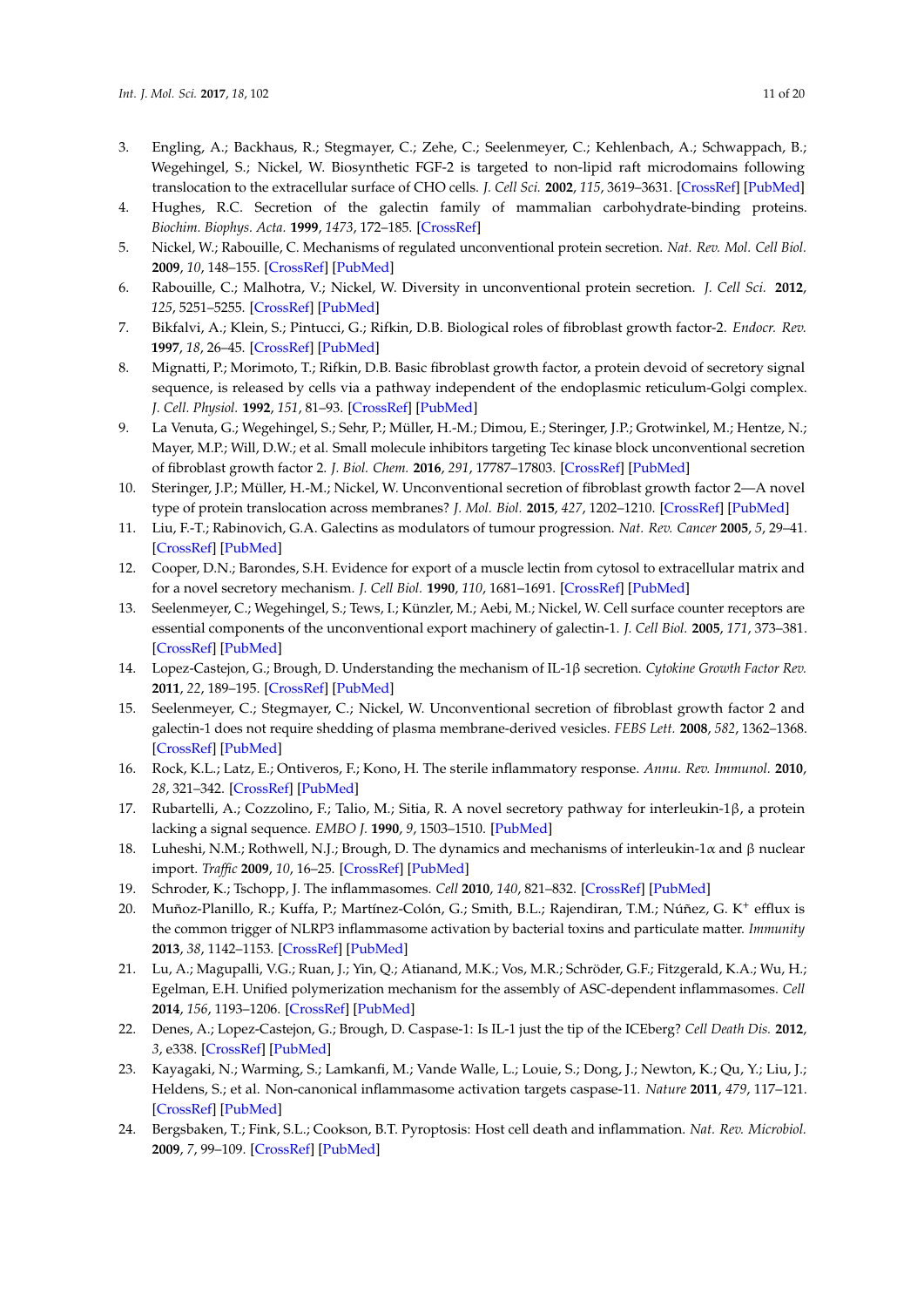- <span id="page-11-0"></span>25. Perregaux, D.; Gabel, C.A. Interleukin-1β maturation and release in response to ATP and nigericin. Evidence that potassium depletion mediated by these agents is a necessary and common feature of their activity. *J. Biol. Chem.* **1994**, *269*, 15195–15203. [\[PubMed\]](http://www.ncbi.nlm.nih.gov/pubmed/8195155)
- <span id="page-11-1"></span>26. Ferrari, D.; Pizzirani, C.; Adinolfi, E.; Lemoli, R.M.; Curti, A.; Idzko, M.; Panther, E.; di Virgilio, F. The P2X7 receptor: A key player in IL-1 processing and release. *J. Immunol.* **2006**, *176*, 3877–3883. [\[CrossRef\]](http://dx.doi.org/10.4049/jimmunol.176.7.3877) [\[PubMed\]](http://www.ncbi.nlm.nih.gov/pubmed/16547218)
- <span id="page-11-2"></span>27. Schmid-Burgk, J.L.; Chauhan, D.; Schmidt, T.; Ebert, T.S.; Reinhardt, J.; Endl, E.; Hornung, V. A genome-wide CRISPR screen identifies NEK7 as an essential component of NLRP3 inflammasome activation. *J. Biol. Chem.* **2015**. [\[CrossRef\]](http://dx.doi.org/10.1074/jbc.C115.700492)
- <span id="page-11-3"></span>28. Shi, H.; Wang, Y.; Li, X.; Zhan, X.; Tang, M.; Fina, M.; Su, L.; Pratt, D.; Bu, C.H.; Hildebrand, S.; et al. NLRP3 activation and mitosis are mutually exclusive events coordinated by NEK7, a new inflammasome component. *Nat. Immunol.* **2016**, *17*, 250–258. [\[CrossRef\]](http://dx.doi.org/10.1038/ni.3333) [\[PubMed\]](http://www.ncbi.nlm.nih.gov/pubmed/26642356)
- <span id="page-11-4"></span>29. Brough, D.; Rothwell, N.J. Caspase-1-dependent processing of pro-interleukin-1β is cytosolic and precedes cell death. *J. Cell Sci.* **2007**, *120*, 772–781. [\[CrossRef\]](http://dx.doi.org/10.1242/jcs.03377) [\[PubMed\]](http://www.ncbi.nlm.nih.gov/pubmed/17284521)
- <span id="page-11-5"></span>30. Martín-Sánchez, F.; Diamond, C.; Zeitler, M.; Gomez, A.I.; Baroja-Mazo, A.; Bagnall, J.; Spiller, D.; White, M.; Daniels, M.J.D.; Mortellaro, A.; et al. Inflammasome-dependent IL-1β release depends upon membrane permeabilisation. *Cell Death Differ.* **2016**, *23*, 1219–1231. [\[CrossRef\]](http://dx.doi.org/10.1038/cdd.2015.176) [\[PubMed\]](http://www.ncbi.nlm.nih.gov/pubmed/26868913)
- <span id="page-11-6"></span>31. Cullen, S.P.; Kearney, C.J.; Clancy, D.M.; Martin, S.J. Diverse activators of the NLRP3 inflammasome promote IL-1β secretion by triggering necrosis. *Cell Rep.* **2015**, *11*, 1535–1548. [\[CrossRef\]](http://dx.doi.org/10.1016/j.celrep.2015.05.003) [\[PubMed\]](http://www.ncbi.nlm.nih.gov/pubmed/26027935)
- <span id="page-11-7"></span>32. Viganò, E.; Diamond, C.E.; Spreafico, R.; Balachander, A.; Sobota, R.M.; Mortellaro, A. Human caspase-4 and caspase-5 regulate the one-step non-canonical inflammasome activation in monocytes. *Nat. Commun.* **2015**, *6*, 8761. [\[CrossRef\]](http://dx.doi.org/10.1038/ncomms9761) [\[PubMed\]](http://www.ncbi.nlm.nih.gov/pubmed/26508369)
- <span id="page-11-8"></span>33. Englezou, P.C.; Rothwell, S.W.; Ainscough, J.S.; Brough, D.; Landsiedel, R.; Verkhratsky, A.; Kimber, I.; Dearman, R.J. P2X7R activation drives distinct IL-1 responses in dendritic cells compared to macrophages. *Cytokine* **2015**, *74*, 293–304. [\[CrossRef\]](http://dx.doi.org/10.1016/j.cyto.2015.05.013) [\[PubMed\]](http://www.ncbi.nlm.nih.gov/pubmed/26068648)
- <span id="page-11-9"></span>34. Karmakar, M.; Katsnelson, M.A.; Dubyak, G.R.; Pearlman, E. Neutrophil P2X7 receptors mediate NLRP3 inflammasome-dependent IL-1β secretion in response to ATP. *Nat. Commun.* **2016**, *7*, 10555. [\[CrossRef\]](http://dx.doi.org/10.1038/ncomms10555) [\[PubMed\]](http://www.ncbi.nlm.nih.gov/pubmed/26877061)
- <span id="page-11-10"></span>35. Kayagaki, N.; Stowe, I.B.; Lee, B.L.; O'Rourke, K.; Anderson, K.; Warming, S.; Cuellar, T.; Haley, B.; Roose-Girma, M.; Phung, Q.T.; et al. Caspase-11 cleaves gasdermin D for non-canonical inflammasome signalling. *Nature* **2015**, *526*, 666–671. [\[CrossRef\]](http://dx.doi.org/10.1038/nature15541) [\[PubMed\]](http://www.ncbi.nlm.nih.gov/pubmed/26375259)
- <span id="page-11-11"></span>36. Shi, J.; Zhao, Y.; Wang, K.; Shi, X.; Wang, Y.; Huang, H.; Zhuang, Y.; Cai, T.; Wang, F.; Shao, F. Cleavage of GSDMD by inflammatory caspases determines pyroptotic cell death. *Nature* **2015**. [\[CrossRef\]](http://dx.doi.org/10.1038/nature15514) [\[PubMed\]](http://www.ncbi.nlm.nih.gov/pubmed/26375003)
- <span id="page-11-12"></span>37. Ding, J.; Wang, K.; Liu, W.; She, Y.; Sun, Q.; Shi, J.; Sun, H.; Wang, D.-C.; Shao, F. Pore-forming activity and structural autoinhibition of the gasdermin family. *Nature* **2016**, *535*, 111–116. [\[CrossRef\]](http://dx.doi.org/10.1038/nature18590) [\[PubMed\]](http://www.ncbi.nlm.nih.gov/pubmed/27281216)
- 38. Liu, X.; Zhang, Z.; Ruan, J.; Pan, Y.; Magupalli, V.G.; Wu, H.; Lieberman, J. Inflammasome-activated gasdermin D causes pyroptosis by forming membrane pores. *Nature* **2016**, *535*, 153–158. [\[CrossRef\]](http://dx.doi.org/10.1038/nature18629) [\[PubMed\]](http://www.ncbi.nlm.nih.gov/pubmed/27383986)
- <span id="page-11-13"></span>39. He, W.; Wan, H.; Hu, L.; Chen, P.; Wang, X.; Huang, Z.; Yang, Z.-H.; Zhong, C.-Q.; Han, J. Gasdermin D is an executor of pyroptosis and required for interleukin-1β secretion. *Cell Res.* **2015**, *25*, 1285–1298. [\[CrossRef\]](http://dx.doi.org/10.1038/cr.2015.139) [\[PubMed\]](http://www.ncbi.nlm.nih.gov/pubmed/26611636)
- <span id="page-11-14"></span>40. Jorgensen, I.; Zhang, Y.; Krantz, B.A.; Miao, E.A. Pyroptosis triggers pore-induced intracellular traps (PITs) that capture bacteria and lead to their clearance by efferocytosis. *J. Exp. Med.* **2016**, *213*, 2113–2128. [\[CrossRef\]](http://dx.doi.org/10.1084/jem.20151613) [\[PubMed\]](http://www.ncbi.nlm.nih.gov/pubmed/27573815)
- <span id="page-11-15"></span>41. Andrei, C.; Dazzi, C.; Lotti, L.; Torrisi, M.R.; Chimini, G.; Rubartelli, A. The secretory route of the leaderless protein interleukin 1β involves exocytosis of endolysosome-related vesicles. *Mol. Biol. Cell* **1999**, *10*, 1463–1475. [\[CrossRef\]](http://dx.doi.org/10.1091/mbc.10.5.1463) [\[PubMed\]](http://www.ncbi.nlm.nih.gov/pubmed/10233156)
- <span id="page-11-16"></span>42. Qu, Y.; Franchi, L.; Nunez, G.; Dubyak, G.R. Nonclassical IL-1β secretion stimulated by P2X7 receptors is dependent on inflammasome activation and correlated with exosome release in murine macrophages. *J. Immunol.* **2007**, *179*, 1913–1925. [\[CrossRef\]](http://dx.doi.org/10.4049/jimmunol.179.3.1913) [\[PubMed\]](http://www.ncbi.nlm.nih.gov/pubmed/17641058)
- <span id="page-11-17"></span>43. Qu, Y.; Ramachandra, L.; Mohr, S.; Franchi, L.; Harding, C.V.; Nunez, G.; Dubyak, G.R. P2X7 receptor-stimulated secretion of MHC class II-containing exosomes requires the ASC/NLRP3 inflammasome but is independent of caspase-1. *J. Immunol.* **2009**, *182*, 5052–5062. [\[CrossRef\]](http://dx.doi.org/10.4049/jimmunol.0802968) [\[PubMed\]](http://www.ncbi.nlm.nih.gov/pubmed/19342685)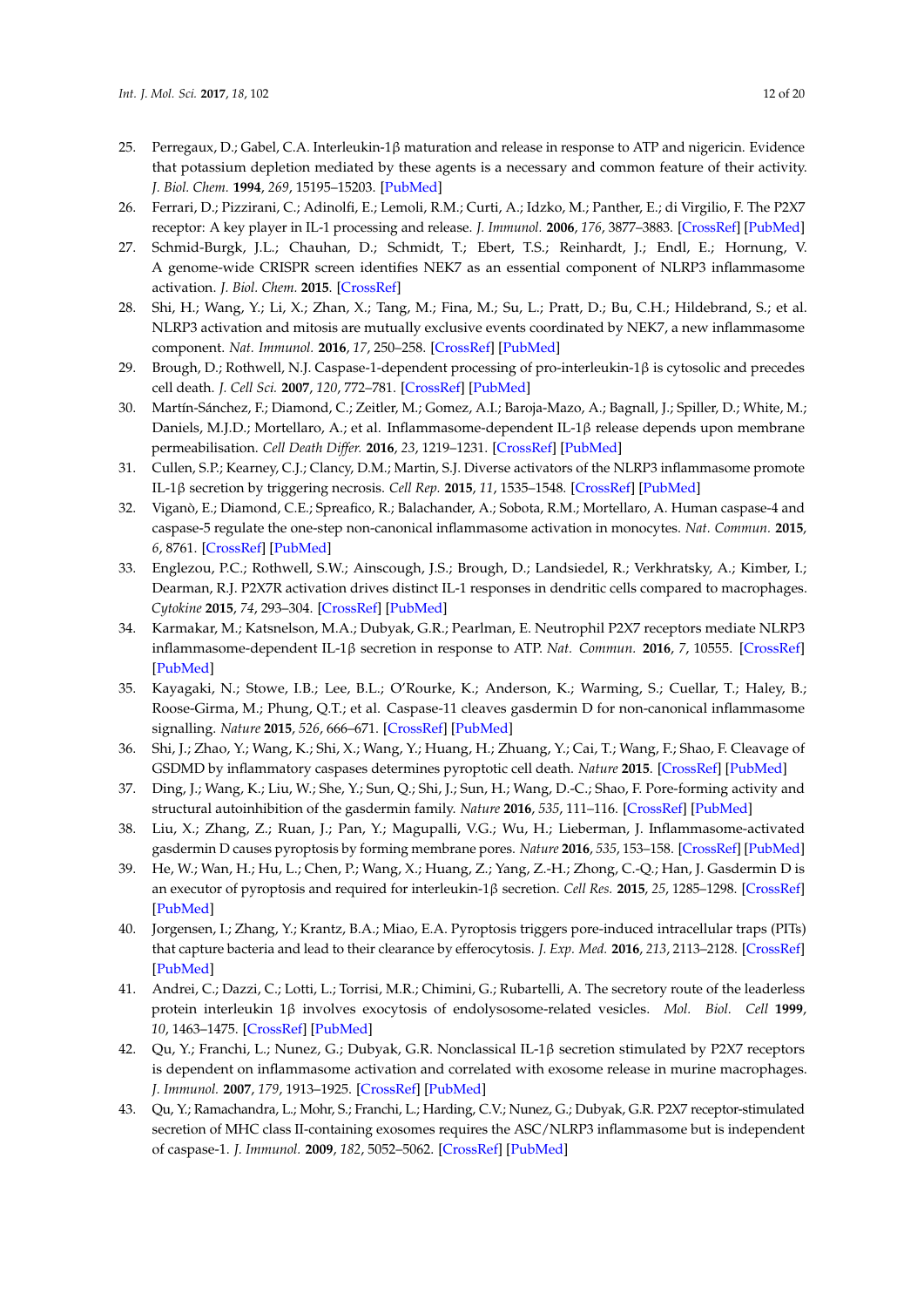- <span id="page-12-0"></span>44. Netea, M.G.; Nold-Petry, C.A.; Nold, M.F.; Joosten, L.A.B.; Opitz, B.; van der Meer, J.H.M.; van de Veerdonk, F.L.; Ferwerda, G.; Heinhuis, B.; Devesa, I.; et al. Differential requirement for the activation of the inflammasome for processing and release of IL-1β in monocytes and macrophages. *Blood* **2009**, *113*, 2324–2335. [\[CrossRef\]](http://dx.doi.org/10.1182/blood-2008-03-146720) [\[PubMed\]](http://www.ncbi.nlm.nih.gov/pubmed/19104081)
- <span id="page-12-1"></span>45. Piccini, A.; Carta, S.; Tassi, S.; Lasiglié, D.; Fossati, G.; Rubartelli, A. ATP is released by monocytes stimulated with pathogen-sensing receptor ligands and induces IL-1β and IL-18 secretion in an autocrine way. *Proc. Natl. Acad. Sci. USA* **2008**, *105*, 8067–8072. [\[CrossRef\]](http://dx.doi.org/10.1073/pnas.0709684105) [\[PubMed\]](http://www.ncbi.nlm.nih.gov/pubmed/18523012)
- <span id="page-12-2"></span>46. Mizushima, N.; Levine, B. Autophagy in mammalian development and differentiation. *Nat. Cell Biol.* **2010**, *12*, 823–830. [\[CrossRef\]](http://dx.doi.org/10.1038/ncb0910-823) [\[PubMed\]](http://www.ncbi.nlm.nih.gov/pubmed/20811354)
- <span id="page-12-3"></span>47. Harris, J.; Hartman, M.; Roche, C.; Zeng, S.G.; O'Shea, A.; Sharp, F.A.; Lambe, E.M.; Creagh, E.M.; Golenbock, D.T.; Tschopp, J.; et al. Autophagy controls IL-1β secretion by targeting pro-IL-1β for degradation. *J. Biol. Chem.* **2011**, *286*, 9587–9597. [\[CrossRef\]](http://dx.doi.org/10.1074/jbc.M110.202911) [\[PubMed\]](http://www.ncbi.nlm.nih.gov/pubmed/21228274)
- <span id="page-12-4"></span>48. Dupont, N.; Jiang, S.; Pilli, M.; Ornatowski, W.; Bhattacharya, D.; Deretic, V. Autophagy-based unconventional secretory pathway for extracellular delivery of IL-1β. *EMBO J.* **2011**, *30*, 4701–4711. [\[CrossRef\]](http://dx.doi.org/10.1038/emboj.2011.398) [\[PubMed\]](http://www.ncbi.nlm.nih.gov/pubmed/22068051)
- <span id="page-12-5"></span>49. Zhang, M.; Kenny, S.J.; Ge, L.; Xu, K.; Schekman, R. Translocation of interleukin-1β into a vesicle intermediate in autophagy-mediated secretion. *Elife* **2015**. [\[CrossRef\]](http://dx.doi.org/10.7554/eLife.11205) [\[PubMed\]](http://www.ncbi.nlm.nih.gov/pubmed/26523392)
- <span id="page-12-6"></span>50. Dutra, F.F.; Alves, L.S.; Rodrigues, D.; Fernandez, P.L.; de Oliveira, R.B.; Golenbock, D.T.; Zamboni, D.S.; Bozza, M.T. Hemolysis-induced lethality involves inflammasome activation by heme. *Proc. Natl. Acad. Sci. USA* **2014**. [\[CrossRef\]](http://dx.doi.org/10.1073/pnas.1405023111) [\[PubMed\]](http://www.ncbi.nlm.nih.gov/pubmed/25225402)
- <span id="page-12-7"></span>51. Shao, A.; Wu, H.; Hong, Y.; Tu, S.; Sun, X.; Wu, Q.; Zhao, Q.; Zhang, J.; Sheng, J. Hydrogen-rich saline attenuated subarachnoid hemorrhage-induced early brain injury in rats by suppressing inflammatory response: Possible involvement of NF-κB pathway and NLRP3 inflammasome. *Mol. Neurobiol.* **2015**. [\[CrossRef\]](http://dx.doi.org/10.1007/s12035-015-9242-y) [\[PubMed\]](http://www.ncbi.nlm.nih.gov/pubmed/26091790)
- <span id="page-12-8"></span>52. Halle, A.; Hornung, V.; Petzold, G.C.; Stewart, C.R.; Monks, B.G.; Reinheckel, T.; Fitzgerald, K.A.; Latz, E.; Moore, K.J.; Golenbock, D.T. The NALP3 inflammasome is involved in the innate immune response to amyloid-β. *Nat. Immunol.* **2008**, *9*, 857–865. [\[CrossRef\]](http://dx.doi.org/10.1038/ni.1636) [\[PubMed\]](http://www.ncbi.nlm.nih.gov/pubmed/18604209)
- <span id="page-12-9"></span>53. Heneka, M.T.; Kummer, M.P.; Stutz, A.; Delekate, A.; Schwartz, S.; Vieira-Saecker, A.; Griep, A.; Axt, D.; Remus, A.; Tzeng, T.-C.; et al. NLRP3 is activated in Alzheimer's disease and contributes to pathology in APP/PS1 mice. *Nature* **2013**, *493*, 674–678. [\[CrossRef\]](http://dx.doi.org/10.1038/nature11729) [\[PubMed\]](http://www.ncbi.nlm.nih.gov/pubmed/23254930)
- <span id="page-12-10"></span>54. Martinon, F.; Pétrilli, V.; Mayor, A.; Tardivel, A.; Tschopp, J. Gout-associated uric acid crystals activate the NALP3 inflammasome. *Nature* **2006**, *440*, 237–241. [\[CrossRef\]](http://dx.doi.org/10.1038/nature04516) [\[PubMed\]](http://www.ncbi.nlm.nih.gov/pubmed/16407889)
- <span id="page-12-11"></span>55. Masters, S.L.; Dunne, A.; Subramanian, S.L.; Hull, R.L.; Tannahill, G.M.; Sharp, F.A.; Becker, C.; Franchi, L.; Yoshihara, E.; Chen, Z.; et al. Activation of the NLRP3 inflammasome by islet amyloid polypeptide provides a mechanism for enhanced IL-1β in type 2 diabetes. *Nat. Immunol.* **2010**, *11*, 897–904. [\[CrossRef\]](http://dx.doi.org/10.1038/ni.1935) [\[PubMed\]](http://www.ncbi.nlm.nih.gov/pubmed/20835230)
- <span id="page-12-12"></span>56. Duewell, P.; Kono, H.; Rayner, K.J.; Sirois, C.M.; Vladimer, G.; Bauernfeind, F.G.; Abela, G.S.; Franchi, L.; Nuñez, G.; Schnurr, M.; et al. NLRP3 inflammasomes are required for atherogenesis and activated by cholesterol crystals. *Nature* **2010**, *464*, 1357–1361. [\[CrossRef\]](http://dx.doi.org/10.1038/nature08938) [\[PubMed\]](http://www.ncbi.nlm.nih.gov/pubmed/20428172)
- <span id="page-12-13"></span>57. Kuemmerle-Deschner, J.B. CAPS—Pathogenesis, presentation and treatment of an autoinflammatory disease. *Semin. Immunopathol.* **2015**, *37*, 377–385. [\[CrossRef\]](http://dx.doi.org/10.1007/s00281-015-0491-7) [\[PubMed\]](http://www.ncbi.nlm.nih.gov/pubmed/25963520)
- <span id="page-12-14"></span>58. Maltez, V.I.; Miao, E.A. Reassessing the evolutionary importance of inflammasomes. *J. Immunol.* **2016**, *196*, 956–962. [\[CrossRef\]](http://dx.doi.org/10.4049/jimmunol.1502060) [\[PubMed\]](http://www.ncbi.nlm.nih.gov/pubmed/26802061)
- <span id="page-12-15"></span>59. Baldwin, A.G.; Brough, D.; Freeman, S. Inhibiting the inflammasome: A chemical perspective. *J. Med. Chem.* **2015**. [\[CrossRef\]](http://dx.doi.org/10.1021/acs.jmedchem.5b01091) [\[PubMed\]](http://www.ncbi.nlm.nih.gov/pubmed/26422006)
- <span id="page-12-16"></span>60. Perregaux, D.G.; McNiff, P.; Laliberte, R.; Hawryluk, N.; Peurano, H.; Stam, E.; Eggler, J.; Griffiths, R.; Dombroski, M.A.; Gabel, C.A. Identification and characterization of a novel class of interleukin-1 post-translational processing inhibitors. *J. Pharmacol. Exp. Ther.* **2001**, *299*, 187–197. [\[PubMed\]](http://www.ncbi.nlm.nih.gov/pubmed/11561079)
- <span id="page-12-17"></span>61. Coll, R.C.; Robertson, A.A.B.; Chae, J.J.; Higgins, S.C.; Muñoz-Planillo, R.; Inserra, M.C.; Vetter, I.; Dungan, L.S.; Monks, B.G.; Stutz, A.; et al. A small-molecule inhibitor of the NLRP3 inflammasome for the treatment of inflammatory diseases. *Nat. Med.* **2015**, *21*, 248–255. [\[CrossRef\]](http://dx.doi.org/10.1038/nm.3806) [\[PubMed\]](http://www.ncbi.nlm.nih.gov/pubmed/25686105)
- <span id="page-12-18"></span>62. Fowler, B.J.; Gelfand, B.D.; Kim, Y.; Kerur, N.; Tarallo, V.; Hirano, Y.; Amarnath, S.; Fowler, D.H.; Radwan, M.; Young, M.T.; et al. Nucleoside reverse transcriptase inhibitors possess intrinsic anti-inflammatory activity. *Science* **2014**, *346*, 1000–1003. [\[CrossRef\]](http://dx.doi.org/10.1126/science.1261754) [\[PubMed\]](http://www.ncbi.nlm.nih.gov/pubmed/25414314)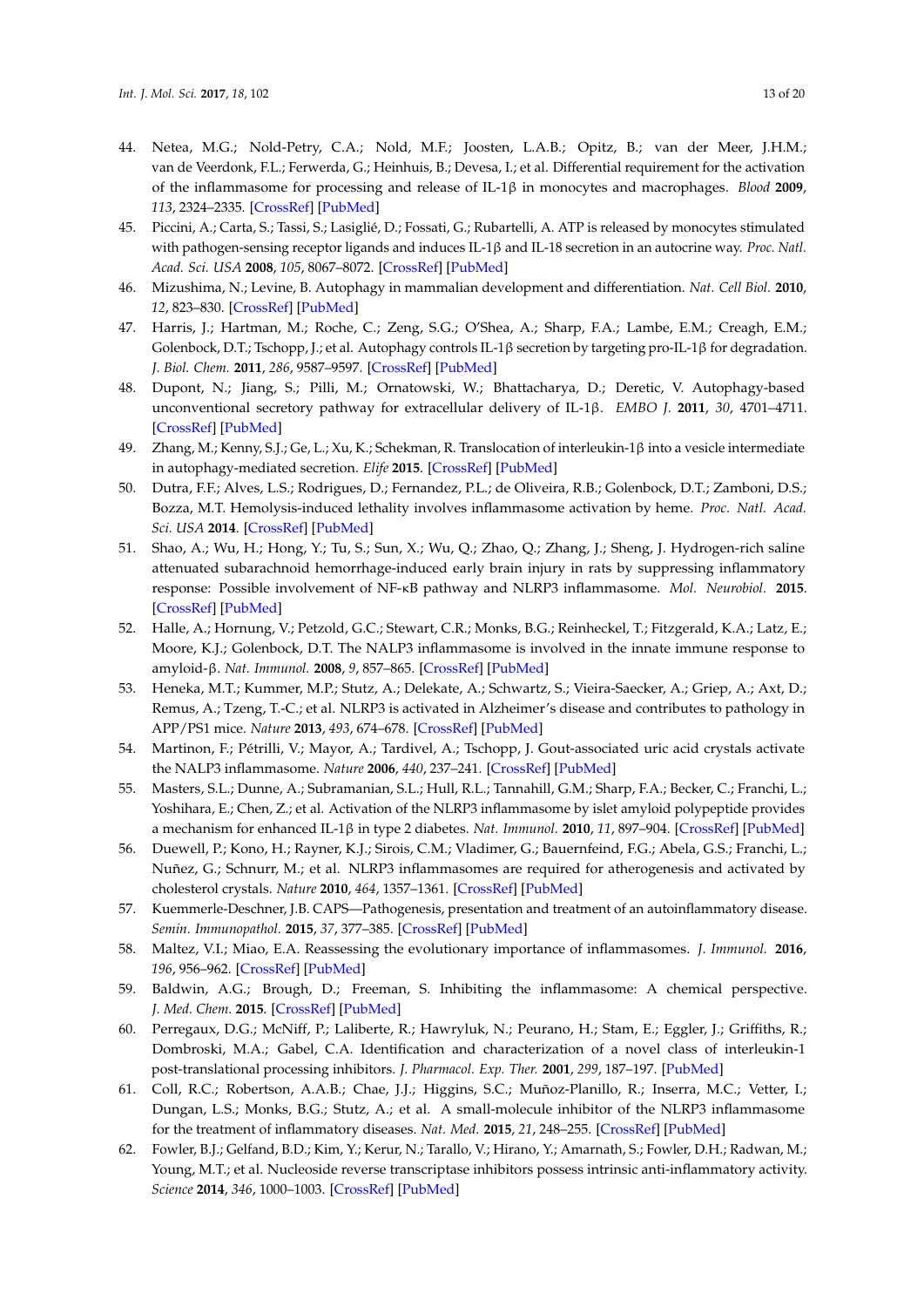- <span id="page-13-0"></span>63. Daniels, M.J.D.; Rivers-Auty, J.; Schilling, T.; Spencer, N.G.; Watremez, W.; Fasolino, V.; Booth, S.J.; White, C.S.; Baldwin, A.G.; Freeman, S.; et al. Fenamate NSAIDs inhibit the NLRP3 inflammasome and protect against Alzheimer's disease in rodent models. *Nat. Commun.* **2016**, *7*, 12504. [\[CrossRef\]](http://dx.doi.org/10.1038/ncomms12504) [\[PubMed\]](http://www.ncbi.nlm.nih.gov/pubmed/27509875)
- <span id="page-13-1"></span>64. Auron, P.E.; Webb, A.C.; Rosenwasser, L.J.; Mucci, S.F.; Rich, A.; Wolff, S.M.; Dinarello, C.A. Nucleotide sequence of human monocyte interleukin 1 precursor cDNA. *Proc. Natl. Acad. Sci. USA* **1984**, *81*, 7907–7911. [\[CrossRef\]](http://dx.doi.org/10.1073/pnas.81.24.7907) [\[PubMed\]](http://www.ncbi.nlm.nih.gov/pubmed/6083565)
- <span id="page-13-2"></span>65. McDowell, T.L.; Symons, J.A.; Duff, G.W. Human interleukin-1α gene expression is regulated by Sp1 and a transcriptional repressor. *Cytokine* **2005**, *30*, 141–153. [\[CrossRef\]](http://dx.doi.org/10.1016/j.cyto.2004.12.010) [\[PubMed\]](http://www.ncbi.nlm.nih.gov/pubmed/15863387)
- <span id="page-13-3"></span>66. Luheshi, N.M.; Kovács, K.J.; Lopez-Castejon, G.; Brough, D.; Denes, A. Interleukin-1α expression precedes IL-1β after ischemic brain injury and is localised to areas of focal neuronal loss and penumbral tissues. *J. Neuroinflamm.* **2011**, *8*, 186. [\[CrossRef\]](http://dx.doi.org/10.1186/1742-2094-8-186) [\[PubMed\]](http://www.ncbi.nlm.nih.gov/pubmed/22206506)
- <span id="page-13-4"></span>67. Greenhalgh, A.D.; Brough, D.; Robinson, E.M.; Girard, S.; Rothwell, N.J.; Allan, S.M. Interleukin-1 receptor antagonist is beneficial after subarachnoid haemorrhage in rat by blocking haem-driven inflammatory pathology. *Dis. Model. Mech.* **2012**, *5*, 823–833. [\[CrossRef\]](http://dx.doi.org/10.1242/dmm.008557) [\[PubMed\]](http://www.ncbi.nlm.nih.gov/pubmed/22679224)
- <span id="page-13-5"></span>68. Singer, C.F.; Hudelist, G.; Gschwantler-Kaulich, D.; Fink-Retter, A.; Mueller, R.; Walter, I.; Czerwenka, K.; Kubista, E. Interleukin-1α protein secretion in breast cancer is associated with poor differentiation and estrogen receptor α negativity. *Int. J. Gynecol. Cancer* **2006**, *16*, 556–559. [\[CrossRef\]](http://dx.doi.org/10.1111/j.1525-1438.2006.00695.x) [\[PubMed\]](http://www.ncbi.nlm.nih.gov/pubmed/17010072)
- <span id="page-13-6"></span>69. Freigang, S.; Ampenberger, F.; Weiss, A.; Kanneganti, T.-D.; Iwakura, Y.; Hersberger, M.; Kopf, M. Fatty acid-induced mitochondrial uncoupling elicits inflammasome-independent IL-1α and sterile vascular inflammation in atherosclerosis. *Nat. Immunol.* **2013**, *14*, 1045–1053. [\[CrossRef\]](http://dx.doi.org/10.1038/ni.2704) [\[PubMed\]](http://www.ncbi.nlm.nih.gov/pubmed/23995233)
- <span id="page-13-7"></span>70. Laberge, R.-M.; Sun, Y.; Orjalo, A.V.; Patil, C.K.; Freund, A.; Zhou, L.; Curran, S.C.; Davalos, A.R.; Wilson-Edell, K.A.; Liu, S.; et al. MTOR regulates the pro-tumorigenic senescence-associated secretory phenotype by promoting IL1A translation. *Nat. Cell Biol.* **2015**, *17*, 1049–1061. [\[CrossRef\]](http://dx.doi.org/10.1038/ncb3195) [\[PubMed\]](http://www.ncbi.nlm.nih.gov/pubmed/26147250)
- <span id="page-13-8"></span>71. Orjalo, A.V.; Bhaumik, D.; Gengler, B.K.; Scott, G.K.; Campisi, J. Cell surface-bound IL-1α is an upstream regulator of the senescence-associated IL-6/IL-8 cytokine network. *Proc. Natl. Acad. Sci. USA* **2009**, *106*, 17031–17036. [\[CrossRef\]](http://dx.doi.org/10.1073/pnas.0905299106) [\[PubMed\]](http://www.ncbi.nlm.nih.gov/pubmed/19805069)
- <span id="page-13-9"></span>72. Acosta, J.C.; Banito, A.; Wuestefeld, T.; Georgilis, A.; Janich, P.; Morton, J.P.; Athineos, D.; Kang, T.-W.; Lasitschka, F.; Andrulis, M.; et al. A complex secretory program orchestrated by the inflammasome controls paracrine senescence. *Nat. Cell Biol.* **2013**, *15*, 978–990. [\[CrossRef\]](http://dx.doi.org/10.1038/ncb2784) [\[PubMed\]](http://www.ncbi.nlm.nih.gov/pubmed/23770676)
- <span id="page-13-10"></span>73. McCarthy, D.A.; Clark, R.R.; Bartling, T.R.; Trebak, M.; Melendez, J.A. Redox control of the senescence regulator interleukin-1α and the secretory phenotype. *J. Biol. Chem.* **2013**, *288*, 32149–32159. [\[CrossRef\]](http://dx.doi.org/10.1074/jbc.M113.493841) [\[PubMed\]](http://www.ncbi.nlm.nih.gov/pubmed/24062309)
- <span id="page-13-11"></span>74. Kong, J.; Grando, S.A.; Li, Y.C. Regulation of IL-1 family cytokines IL-1α, IL-1 receptor antagonist, and IL-18 by 1,25-dihydroxyvitamin D3 in primary keratinocytes. *J. Immunol.* **2006**, *176*, 3780–3787. [\[CrossRef\]](http://dx.doi.org/10.4049/jimmunol.176.6.3780) [\[PubMed\]](http://www.ncbi.nlm.nih.gov/pubmed/16517748)
- <span id="page-13-12"></span>75. Rider, P.; Kaplanov, I.; Romzova, M.; Bernardis, L.; Braiman, A.; Voronov, E.; Apte, R.N. The transcription of the alarmin cytokine interleukin-1α is controlled by hypoxia inducible factors 1 and 2  $α$  in hypoxic cells. *Front. Immunol.* **2012**, *3*, 290. [\[CrossRef\]](http://dx.doi.org/10.3389/fimmu.2012.00290) [\[PubMed\]](http://www.ncbi.nlm.nih.gov/pubmed/23049530)
- 76. Hawn, T.R.; Ozinsky, A.; Underhill, D.M.; Buckner, F.S.; Akira, S.; Aderem, A. Leishmania major activates IL-1α expression in macrophages through a MyD88-dependent pathway. *Microbes Infect.* **2002**, *4*, 763–771. [\[CrossRef\]](http://dx.doi.org/10.1016/S1286-4579(02)01596-4)
- <span id="page-13-13"></span>77. Fettelschoss, A.; Kistowska, M.; LeibundGut-Landmann, S.; Beer, H.-D.; Johansen, P.; Senti, G.; Contassot, E.; Bachmann, M.F.; French, L.E.; Oxenius, A.; et al. Inflammasome activation and IL-1β target IL-1α for secretion as opposed to surface expression. *Proc. Natl. Acad. Sci. USA* **2011**, *108*, 18055–18060. [\[CrossRef\]](http://dx.doi.org/10.1073/pnas.1109176108) [\[PubMed\]](http://www.ncbi.nlm.nih.gov/pubmed/22006336)
- <span id="page-13-14"></span>78. Enya, K.; Hayashi, H.; Takii, T.; Ohoka, N.; Kanata, S.; Okamoto, T.; Onozaki, K. The interaction with Sp1 and reduction in the activity of histone deacetylase 1 are critical for the constitutive gene expression of IL-1 $\alpha$ in human melanoma cells. *J. Leukoc. Biol.* **2008**, *83*, 190–199. [\[CrossRef\]](http://dx.doi.org/10.1189/jlb.0106008) [\[PubMed\]](http://www.ncbi.nlm.nih.gov/pubmed/17906119)
- <span id="page-13-15"></span>79. Alheim, K.; McDowell, T.L.; Symons, J.A.; Duff, G.W.; Bartfai, T. An AP-1 site is involved in the NGF induction of IL-1α in PC12 cells. *Neurochem. Int.* **1996**, *29*, 487–496. [\[CrossRef\]](http://dx.doi.org/10.1016/0197-0186(96)00017-4)
- <span id="page-13-16"></span>80. Mori, N.; Prager, D. Transactivation of the interleukin-1α promoter by human T-cell leukemia virus type I and type II Tax proteins. *Blood* **1996**, *87*, 3410–3417. [\[PubMed\]](http://www.ncbi.nlm.nih.gov/pubmed/8605359)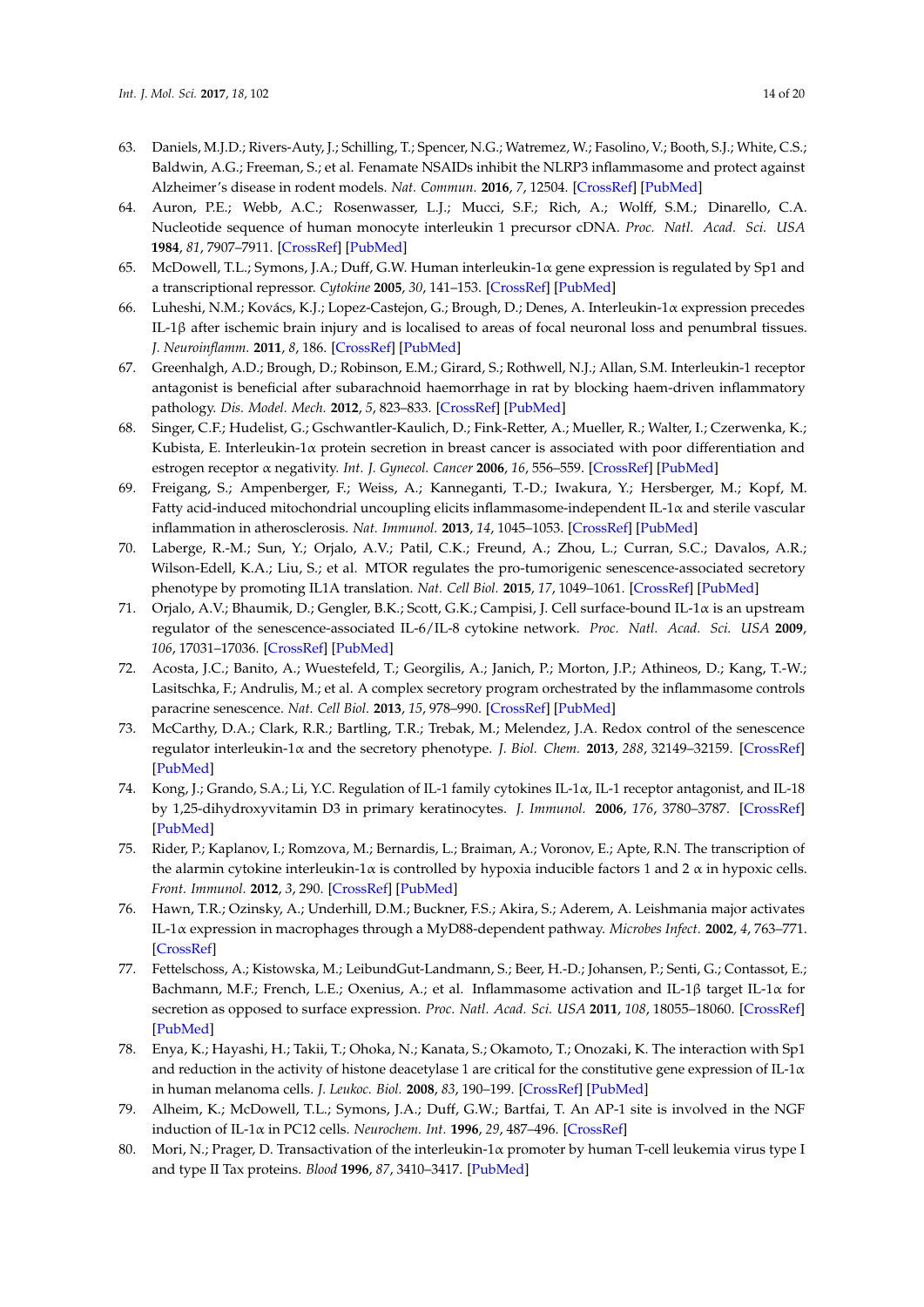- <span id="page-14-0"></span>81. Chan, J.; Atianand, M.; Jiang, Z.; Carpenter, S.; Aiello, D.; Elling, R.; Fitzgerald, K.A.; Caffrey, D.R. Cutting edge: A natural antisense transcript, AS-IL1 $\alpha$ , controls inducible transcription of the proinflammatory cytokine IL-1α. *J. Immunol.* **2015**, *195*, 1359–1363. [\[CrossRef\]](http://dx.doi.org/10.4049/jimmunol.1500264) [\[PubMed\]](http://www.ncbi.nlm.nih.gov/pubmed/26179904)
- <span id="page-14-1"></span>82. Wessendorf, J.H.; Garfinkel, S.; Zhan, X.; Brown, S.; Maciag, T. Identification of a nuclear localization sequence within the structure of the human interleukin-1α precursor. *J. Biol. Chem.* **1993**, *268*, 22100–22104. [\[PubMed\]](http://www.ncbi.nlm.nih.gov/pubmed/8408068)
- <span id="page-14-2"></span>83. Lange, A.; McLane, L.M.; Mills, R.E.; Devine, S.E.; Corbett, A.H. Expanding the definition of the classical bipartite nuclear localization signal. *Traffic* **2010**, *11*, 311–323. [\[CrossRef\]](http://dx.doi.org/10.1111/j.1600-0854.2009.01028.x) [\[PubMed\]](http://www.ncbi.nlm.nih.gov/pubmed/20028483)
- <span id="page-14-3"></span>84. Werman, A.; Werman-Venkert, R.; White, R.; Lee, J.-K.; Werman, B.; Krelin, Y.; Voronov, E.; Dinarello, C.A.; Apte, R.N. The precursor form of IL-1α is an intracrine proinflammatory activator of transcription. *Proc. Natl. Acad. Sci. USA* **2004**, *101*, 2434–2439. [\[CrossRef\]](http://dx.doi.org/10.1073/pnas.0308705101) [\[PubMed\]](http://www.ncbi.nlm.nih.gov/pubmed/14983027)
- <span id="page-14-4"></span>85. Buryskova, M.; Pospisek, M.; Grothey, A.; Simmet, T.; Burysek, L. Intracellular interleukin-1α functionally interacts with histone acetyltransferase complexes. *J. Biol. Chem.* **2004**, *279*, 4017–4026. [\[CrossRef\]](http://dx.doi.org/10.1074/jbc.M306342200) [\[PubMed\]](http://www.ncbi.nlm.nih.gov/pubmed/14612453)
- <span id="page-14-5"></span>86. Cohen, I.; Rider, P.; Carmi, Y.; Braiman, A.; Dotan, S.; White, M.R.; Voronov, E.; Martin, M.U.; Dinarello, C.A.; Apte, R.N. Differential release of chromatin-bound IL-1α discriminates between necrotic and apoptotic cell death by the ability to induce sterile inflammation. *Proc. Natl. Acad. Sci. USA* **2010**, *107*, 2574–2579. [\[CrossRef\]](http://dx.doi.org/10.1073/pnas.0915018107) [\[PubMed\]](http://www.ncbi.nlm.nih.gov/pubmed/20133797)
- <span id="page-14-6"></span>87. Luheshi, N.M.; McColl, B.W.; Brough, D. Nuclear retention of IL-1α by necrotic cells: A mechanism to dampen sterile inflammation. *Eur. J. Immunol.* **2009**, *39*, 2973–2980. [\[CrossRef\]](http://dx.doi.org/10.1002/eji.200939712) [\[PubMed\]](http://www.ncbi.nlm.nih.gov/pubmed/19839011)
- <span id="page-14-7"></span>88. Kobayashi, Y.; Oppenheim, J.J.; Matsushima, K. Calcium-dependent binding of phosphorylated human pre interleukin 1α to phospholipids. *J. Biochem.* **1990**, *107*, 666–670. [\[PubMed\]](http://www.ncbi.nlm.nih.gov/pubmed/2398032)
- <span id="page-14-8"></span>89. Sung, S.J.; Walters, J.A. Stimulation of interleukin-1α and interleukin-1β production in human monocytes by protein phosphatase 1 and 2A inhibitors. *J. Biol. Chem.* **1993**, *268*, 5802–5809. [\[PubMed\]](http://www.ncbi.nlm.nih.gov/pubmed/8383677)
- <span id="page-14-9"></span>90. Cohen, I.; Idan, C.; Rider, P.; Peleg, R.; Vornov, E.; Elena, V.; Tomas, M.; Martin, T.; Tudor, C.; Cicerone, T.; et al. IL-1α is a DNA damage sensor linking genotoxic stress signaling to sterile inflammation and innate immunity. *Sci. Rep.* **2015**, *5*, 14756. [\[CrossRef\]](http://dx.doi.org/10.1038/srep19100) [\[PubMed\]](http://www.ncbi.nlm.nih.gov/pubmed/26750721)
- <span id="page-14-10"></span>91. O'Neill, L.A.J. The interleukin-1 receptor/Toll-like receptor superfamily: 10 Years of progress. *Immunol. Rev.* **2008**, *226*, 10–18. [\[CrossRef\]](http://dx.doi.org/10.1111/j.1600-065X.2008.00701.x) [\[PubMed\]](http://www.ncbi.nlm.nih.gov/pubmed/19161412)
- <span id="page-14-11"></span>92. Mosley, B.; Urdal, D.L.; Prickett, K.S.; Larsen, A.; Cosman, D.; Conlon, P.J.; Gillis, S.; Dower, S.K. The interleukin-1 receptor binds the human interleukin-1 $\alpha$  precursor but not the interleukin-1 $\beta$  precursor. *J. Biol. Chem.* **1987**, *262*, 2941–2944. [\[PubMed\]](http://www.ncbi.nlm.nih.gov/pubmed/2950091)
- <span id="page-14-12"></span>93. Kim, B.; Lee, Y.; Kim, E.; Kwak, A.; Ryoo, S.; Bae, S.H.; Azam, T.; Kim, S.; Dinarello, C.A. The Interleukin-1α precursor is biologically active and is likely a key alarmin in the IL-1 family of cytokines. *Front. Immunol.* **2013**, *4*, 391. [\[CrossRef\]](http://dx.doi.org/10.3389/fimmu.2013.00391) [\[PubMed\]](http://www.ncbi.nlm.nih.gov/pubmed/24312098)
- <span id="page-14-13"></span>94. Zheng, Y.; Humphry, M.; Maguire, J.J.; Bennett, M.R.; Clarke, M.C.H. Intracellular interleukin-1 receptor 2 binding prevents cleavage and activity of interleukin-1α, controlling necrosis-induced sterile inflammation. *Immunity* **2013**, *38*, 285–295. [\[CrossRef\]](http://dx.doi.org/10.1016/j.immuni.2013.01.008) [\[PubMed\]](http://www.ncbi.nlm.nih.gov/pubmed/23395675)
- <span id="page-14-14"></span>95. Afonina, I.S.; Tynan, G.A.; Logue, S.E.; Cullen, S.P.; Bots, M.; Lüthi, A.U.; Reeves, E.P.; McElvaney, N.G.; Medema, J.P.; Lavelle, E.C.; et al. Granzyme B-dependent proteolysis acts as a switch to enhance the proinflammatory activity of IL-1α. *Mol. Cell* **2011**, *44*, 265–278. [\[CrossRef\]](http://dx.doi.org/10.1016/j.molcel.2011.07.037) [\[PubMed\]](http://www.ncbi.nlm.nih.gov/pubmed/22017873)
- <span id="page-14-15"></span>96. Gross, O.; Yazdi, A.S.; Thomas, C.J.; Masin, M.; Heinz, L.X.; Guarda, G.; Quadroni, M.; Drexler, S.K.; Tschopp, J. Inflammasome activators induce interleukin-1α secretion via distinct pathways with differential requirement for the protease function of caspase-1. *Immunity* **2012**, *36*, 388–400. [\[CrossRef\]](http://dx.doi.org/10.1016/j.immuni.2012.01.018) [\[PubMed\]](http://www.ncbi.nlm.nih.gov/pubmed/22444631)
- <span id="page-14-16"></span>97. Kobayashi, Y.; Yamamoto, K.; Saido, T.; Kawasaki, H.; Oppenheim, J.J.; Matsushima, K. Identification of calcium-activated neutral protease as a processing enzyme of human interleukin-1α. *Proc. Natl. Acad. Sci. USA* **1990**, *87*, 5548–5552. [\[CrossRef\]](http://dx.doi.org/10.1073/pnas.87.14.5548) [\[PubMed\]](http://www.ncbi.nlm.nih.gov/pubmed/2115174)
- <span id="page-14-17"></span>98. Carruth, L.M.; Demczuk, S.; Mizel, S.B. Involvement of a calpain-like protease in the processing of the murine interleukin-1α precursor. *J. Biol. Chem.* **1991**, *266*, 12162–12167. [\[PubMed\]](http://www.ncbi.nlm.nih.gov/pubmed/2061304)
- <span id="page-14-18"></span>99. England, H.; Summersgill, H.R.; Edye, M.E.; Rothwell, N.J.; Brough, D. Release of interleukin-1α or interleukin-1β depends on mechanism of cell death. *J. Biol. Chem.* **2014**, *289*, 15942–15950. [\[CrossRef\]](http://dx.doi.org/10.1074/jbc.M114.557561) [\[PubMed\]](http://www.ncbi.nlm.nih.gov/pubmed/24790078)
- <span id="page-14-19"></span>100. Croall, D.E.; Ersfeld, K. The calpains: Modular designs and functional diversity. *Genome Biol.* **2007**, *8*, 218. [\[CrossRef\]](http://dx.doi.org/10.1186/gb-2007-8-6-218) [\[PubMed\]](http://www.ncbi.nlm.nih.gov/pubmed/17608959)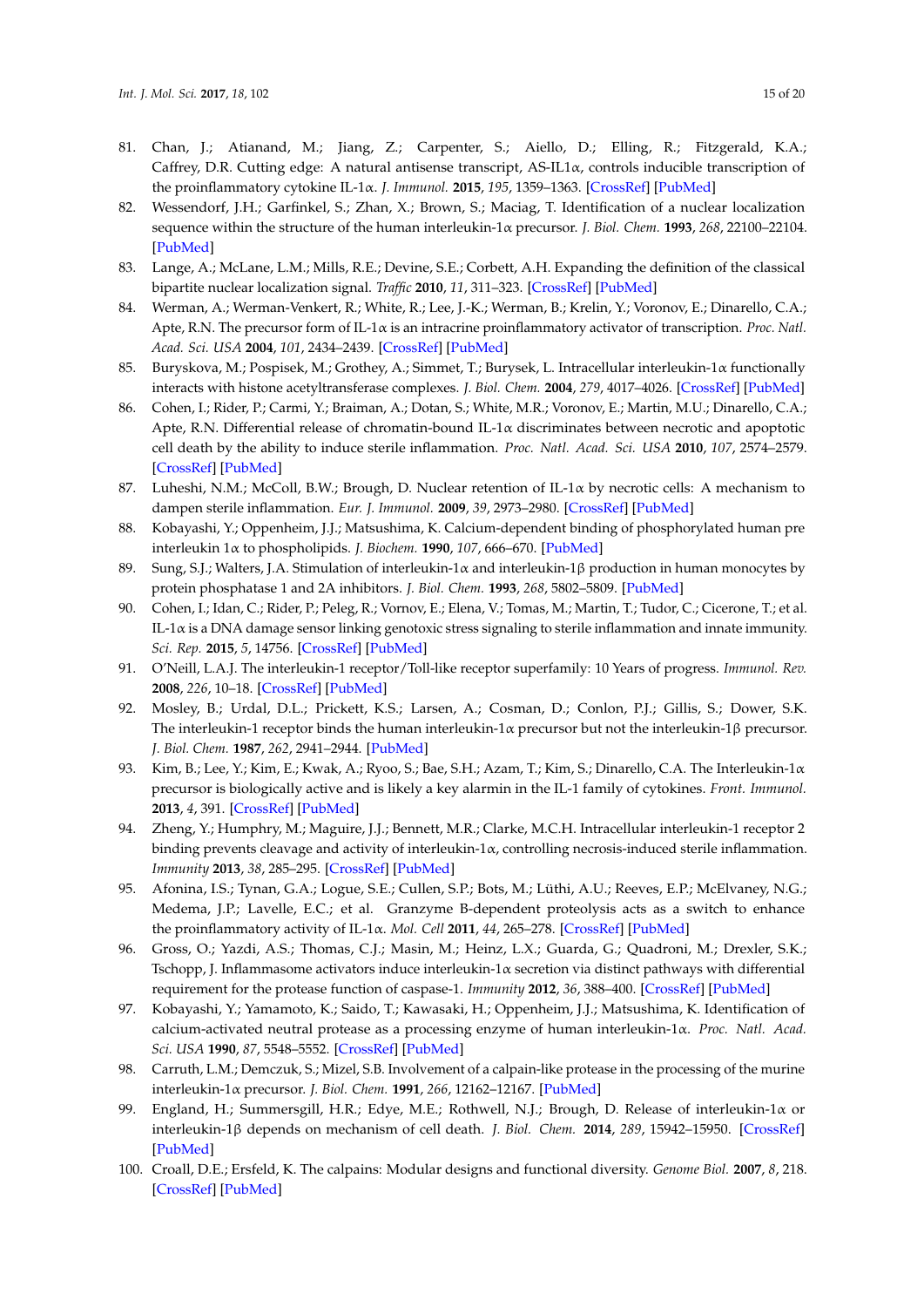- <span id="page-15-0"></span>101. Rami, A.; Sims, J.; Botez, G.; Winckler, J. Spatial resolution of phospholipid scramblase 1 (PLSCR1), caspase-3 activation and DNA-fragmentation in the human hippocampus after cerebral ischemia. *Neurochem. Int.* **2003**, *43*, 79–87. [\[CrossRef\]](http://dx.doi.org/10.1016/S0197-0186(02)00194-8)
- <span id="page-15-1"></span>102. Leloup, L.; Shao, H.; Bae, Y.H.; Deasy, B.; Stolz, D.; Roy, P.; Wells, A. m-Calpain activation is regulated by its membrane localization and by its binding to phosphatidylinositol 4,5-bisphosphate. *J. Biol. Chem.* **2010**, *285*, 33549–33566. [\[CrossRef\]](http://dx.doi.org/10.1074/jbc.M110.123604) [\[PubMed\]](http://www.ncbi.nlm.nih.gov/pubmed/20729206)
- <span id="page-15-2"></span>103. Välimäki, E.; Cypryk, W.; Virkanen, J.; Nurmi, K.; Turunen, P.M.; Eklund, K.K.; Åkerman, K.E.; Nyman, T.A.; Matikainen, S. Calpain activity is essential for ATP-driven unconventional vesicle-mediated protein secretion and inflammasome activation in human macrophages. *J. Immunol.* **2016**, *197*, 3315–3325. [\[CrossRef\]](http://dx.doi.org/10.4049/jimmunol.1501840) [\[PubMed\]](http://www.ncbi.nlm.nih.gov/pubmed/27638862)
- <span id="page-15-3"></span>104. Casson, C.N.; Copenhaver, A.M.; Zwack, E.E.; Nguyen, H.T.; Strowig, T.; Javdan, B.; Bradley, W.P.; Fung, T.C.; Flavell, R.A.; Brodsky, I.E.; et al. Caspase-11 activation in response to bacterial secretion systems that access the host cytosol. *PLoS Pathog.* **2013**, *9*, e1003400. [\[CrossRef\]](http://dx.doi.org/10.1371/journal.ppat.1003400) [\[PubMed\]](http://www.ncbi.nlm.nih.gov/pubmed/23762026)
- <span id="page-15-4"></span>105. Chen, C.-J.; Kono, H.; Golenbock, D.; Reed, G.; Akira, S.; Rock, K.L. Identification of a key pathway required for the sterile inflammatory response triggered by dying cells. *Nat. Med.* **2007**, *13*, 851–856. [\[CrossRef\]](http://dx.doi.org/10.1038/nm1603) [\[PubMed\]](http://www.ncbi.nlm.nih.gov/pubmed/17572686)
- <span id="page-15-5"></span>106. Kumar, S.; Millis, A.J.; Baglioni, C. Expression of interleukin 1-inducible genes and production of interleukin 1 by aging human fibroblasts. *Proc. Natl. Acad. Sci. USA* **1992**, *89*, 4683–4687. [\[CrossRef\]](http://dx.doi.org/10.1073/pnas.89.10.4683) [\[PubMed\]](http://www.ncbi.nlm.nih.gov/pubmed/1584804)
- <span id="page-15-6"></span>107. Martin, S.J. Cell death and inflammation: The case for IL-1 family cytokines as the canonical DAMPs of the immune system. *FEBS J.* **2016**, *283*, 2599–2615. [\[CrossRef\]](http://dx.doi.org/10.1111/febs.13775) [\[PubMed\]](http://www.ncbi.nlm.nih.gov/pubmed/27273805)
- <span id="page-15-7"></span>108. Baekkevold, E.S.; Roussigné, M.; Yamanaka, T.; Johansen, F.-E.; Jahnsen, F.L.; Amalric, F.; Brandtzaeg, P.; Erard, M.; Haraldsen, G.; Girard, J.-P. Molecular characterization of NF-HEV, a nuclear factor preferentially expressed in human high endothelial venules. *Am. J. Pathol.* **2003**, *163*, 69–79. [\[CrossRef\]](http://dx.doi.org/10.1016/S0002-9440(10)63631-0)
- <span id="page-15-8"></span>109. Liu, X.; Li, M.; Wu, Y.; Zhou, Y.; Zeng, L.; Huang, T. Anti-IL-33 antibody treatment inhibits airway inflammation in a murine model of allergic asthma. *Biochem. Biophys. Res. Commun.* **2009**, *386*, 181–185. [\[CrossRef\]](http://dx.doi.org/10.1016/j.bbrc.2009.06.008) [\[PubMed\]](http://www.ncbi.nlm.nih.gov/pubmed/19508862)
- <span id="page-15-9"></span>110. Préfontaine, D.; Lajoie-Kadoch, S.; Foley, S.; Audusseau, S.; Olivenstein, R.; Halayko, A.J.; Lemière, C.; Martin, J.G.; Hamid, Q. Increased expression of IL-33 in severe asthma: evidence of expression by airway smooth muscle cells. *J. Immunol.* **2009**, *183*, 5094–5103. [\[CrossRef\]](http://dx.doi.org/10.4049/jimmunol.0802387) [\[PubMed\]](http://www.ncbi.nlm.nih.gov/pubmed/19801525)
- <span id="page-15-10"></span>111. Kearley, J.; Silver, J.S.; Sanden, C.; Liu, Z.; Berlin, A.A.; White, N.; Mori, M.; Pham, T.-H.; Ward, C.K.; Criner, G.J.; et al. Cigarette smoke silences innate lymphoid cell function and facilitates an exacerbated type I interleukin-33-dependent response to infection. *Immunity* **2015**, *42*, 566–579. [\[CrossRef\]](http://dx.doi.org/10.1016/j.immuni.2015.02.011) [\[PubMed\]](http://www.ncbi.nlm.nih.gov/pubmed/25786179)
- <span id="page-15-11"></span>112. Palmer, G.; Talabot-Ayer, D.; Lamacchia, C.; Toy, D.; Seemayer, C.A.; Viatte, S.; Finckh, A.; Smith, D.E.; Gabay, C. Inhibition of interleukin-33 signaling attenuates the severity of experimental arthritis. *Arthritis Rheum.* **2009**, *60*, 738–749. [\[CrossRef\]](http://dx.doi.org/10.1002/art.24305) [\[PubMed\]](http://www.ncbi.nlm.nih.gov/pubmed/19248109)
- <span id="page-15-12"></span>113. Xu, D.; Jiang, H.-R.; Kewin, P.; Li, Y.; Mu, R.; Fraser, A.R.; Pitman, N.; Kurowska-Stolarska, M.; McKenzie, A.N.J.; McInnes, I.B.; et al. IL-33 exacerbates antigen-induced arthritis by activating mast cells. *Proc. Natl. Acad. Sci. USA* **2008**, *105*, 10913–10918. [\[CrossRef\]](http://dx.doi.org/10.1073/pnas.0801898105) [\[PubMed\]](http://www.ncbi.nlm.nih.gov/pubmed/18667700)
- <span id="page-15-13"></span>114. Pichery, M.; Mirey, E.; Mercier, P.; Lefrancais, E.; Dujardin, A.; Ortega, N.; Girard, J.-P. Endogenous IL-33 is highly expressed in mouse epithelial barrier tissues, lymphoid organs, brain, embryos, and inflamed tissues: in situ analysis using a novel *IL-33-LacZ* gene trap reporter strain. *J. Immunol.* **2012**, *188*, 3488–3495. [\[CrossRef\]](http://dx.doi.org/10.4049/jimmunol.1101977) [\[PubMed\]](http://www.ncbi.nlm.nih.gov/pubmed/22371395)
- <span id="page-15-14"></span>115. Moussion, C.; Ortega, N.; Girard, J.-P. The IL-1-like cytokine IL-33 is constitutively expressed in the nucleus of endothelial cells and epithelial cells in vivo: A novel "alarmin"? *PLoS ONE* **2008**, *3*, e3331. [\[CrossRef\]](http://dx.doi.org/10.1371/journal.pone.0003331) [\[PubMed\]](http://www.ncbi.nlm.nih.gov/pubmed/18836528)
- <span id="page-15-15"></span>116. Carriere, V.; Roussel, L.; Ortega, N.; Lacorre, D.-A.; Americh, L.; Aguilar, L.; Bouche, G.; Girard, J.-P. IL-33, the IL-1-like cytokine ligand for ST2 receptor, is a chromatin-associated nuclear factor in vivo. *Proc. Natl. Acad. Sci. USA* **2007**, *104*, 282–287. [\[CrossRef\]](http://dx.doi.org/10.1073/pnas.0606854104) [\[PubMed\]](http://www.ncbi.nlm.nih.gov/pubmed/17185418)
- <span id="page-15-16"></span>117. Roussel, L.; Erard, M.; Cayrol, C.; Girard, J.-P. Molecular mimicry between IL-33 and KSHV for attachment to chromatin through the H2A-H2B acidic pocket. *EMBO Rep.* **2008**, *9*, 1006–1012. [\[CrossRef\]](http://dx.doi.org/10.1038/embor.2008.145) [\[PubMed\]](http://www.ncbi.nlm.nih.gov/pubmed/18688256)
- <span id="page-15-17"></span>118. Ali, S.; Mohs, A.; Thomas, M.; Klare, J.; Ross, R.; Schmitz, M.L.; Martin, M.U. The dual function cytokine IL-33 interacts with the transcription factor NF-κB to dampen NF-κB-stimulated gene transcription. *J. Immunol.* **2011**, *187*, 1609–1616. [\[CrossRef\]](http://dx.doi.org/10.4049/jimmunol.1003080) [\[PubMed\]](http://www.ncbi.nlm.nih.gov/pubmed/21734074)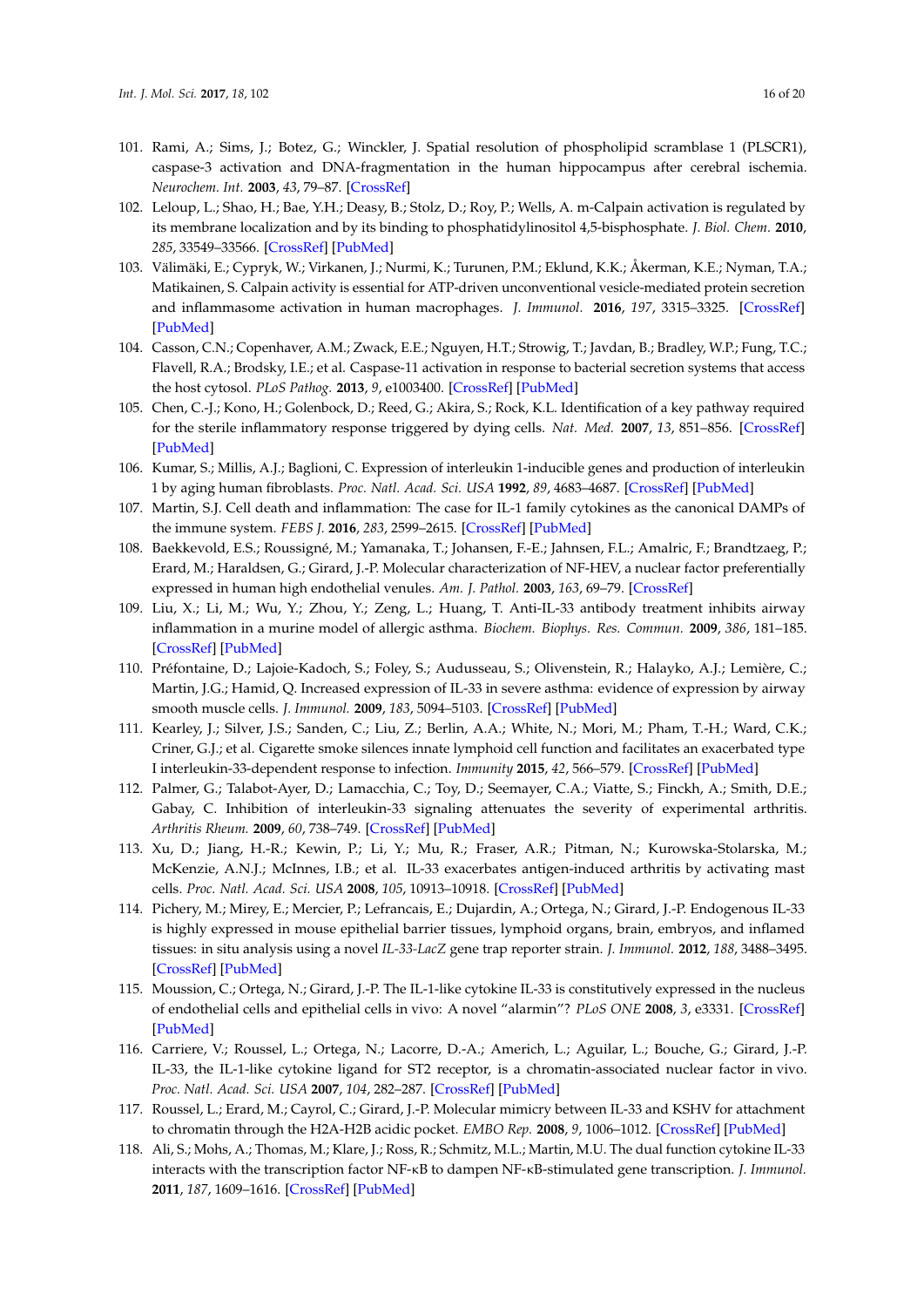- <span id="page-16-0"></span>119. Bessa, J.; Meyer, C.A.; de Vera Mudry, M.C.; Schlicht, S.; Smith, S.H.; Iglesias, A.; Cote-Sierra, J. Altered subcellular localization of IL-33 leads to non-resolving lethal inflammation. *J. Autoimmun.* **2014**, *55*, 33–41. [\[CrossRef\]](http://dx.doi.org/10.1016/j.jaut.2014.02.012) [\[PubMed\]](http://www.ncbi.nlm.nih.gov/pubmed/24786898)
- <span id="page-16-1"></span>120. Schmitz, J.; Owyang, A.; Oldham, E.; Song, Y.; Murphy, E.; McClanahan, T.K.; Zurawski, G.; Moshrefi, M.; Qin, J.; Li, X.; et al. IL-33, an interleukin-1-like cytokine that signals via the IL-1 receptor-related protein ST2 and induces T helper type 2-associated cytokines. *Immunity* **2005**, *23*, 479–490. [\[CrossRef\]](http://dx.doi.org/10.1016/j.immuni.2005.09.015) [\[PubMed\]](http://www.ncbi.nlm.nih.gov/pubmed/16286016)
- <span id="page-16-2"></span>121. Chackerian, A.A.; Oldham, E.R.; Murphy, E.E.; Schmitz, J.; Pflanz, S.; Kastelein, R.A. IL-1 receptor accessory protein and ST2 comprise the IL-33 receptor complex. *J. Immunol.* **2007**, *179*, 2551–2555. [\[CrossRef\]](http://dx.doi.org/10.4049/jimmunol.179.4.2551) [\[PubMed\]](http://www.ncbi.nlm.nih.gov/pubmed/17675517)
- <span id="page-16-3"></span>122. Spellberg, B.; Edwards, J.E. Type 1/Type 2 immunity in infectious diseases. *Clin. Infect. Dis.* **2001**, *32*, 76–102. [\[CrossRef\]](http://dx.doi.org/10.1086/317537) [\[PubMed\]](http://www.ncbi.nlm.nih.gov/pubmed/11118387)
- <span id="page-16-4"></span>123. Cayrol, C.; Girard, J.-P. The IL-1-like cytokine IL-33 is inactivated after maturation by caspase-1. *Proc. Natl. Acad. Sci. USA* **2009**, *106*, 9021–9026. [\[CrossRef\]](http://dx.doi.org/10.1073/pnas.0812690106) [\[PubMed\]](http://www.ncbi.nlm.nih.gov/pubmed/19439663)
- <span id="page-16-5"></span>124. Ohno, T.; Oboki, K.; Kajiwara, N.; Morii, E.; Aozasa, K.; Flavell, R.A.; Okumura, K.; Saito, H.; Nakae, S. Caspase-1, caspase-8, and calpain are dispensable for IL-33 release by macrophages. *J. Immunol.* **2009**, *183*, 7890–7897. [\[CrossRef\]](http://dx.doi.org/10.4049/jimmunol.0802449) [\[PubMed\]](http://www.ncbi.nlm.nih.gov/pubmed/19933859)
- <span id="page-16-6"></span>125. Andronicos, N.M.; McNally, J.; Kotze, A.C.; Hunt, P.W.; Ingham, A. Trichostrongylus colubriformis larvae induce necrosis and release of IL-33 from intestinal epithelial cells in vitro: implications for gastrointestinal nematode vaccine design. *Int. J. Parasitol.* **2012**, *42*, 295–304. [\[CrossRef\]](http://dx.doi.org/10.1016/j.ijpara.2012.01.007) [\[PubMed\]](http://www.ncbi.nlm.nih.gov/pubmed/22366550)
- <span id="page-16-7"></span>126. Chen, H.; Sun, Y.; Lai, L.; Wu, H.; Xiao, Y.; Ming, B.; Gao, M.; Zou, H.; Xiong, P.; Xu, Y.; et al. Interleukin-33 is released in spinal cord and suppresses experimental autoimmune encephalomyelitis in mice. *Neuroscience* **2015**, *308*, 157–168. [\[CrossRef\]](http://dx.doi.org/10.1016/j.neuroscience.2015.09.019) [\[PubMed\]](http://www.ncbi.nlm.nih.gov/pubmed/26363151)
- <span id="page-16-8"></span>127. Kouzaki, H.; Iijima, K.; Kobayashi, T.; O'Grady, S.M.; Kita, H. The danger signal, extracellular ATP, is a sensor for an airborne allergen and triggers IL-33 release and innate Th2-type responses. *J. Immunol.* **2011**, *186*, 4375–4387. [\[CrossRef\]](http://dx.doi.org/10.4049/jimmunol.1003020) [\[PubMed\]](http://www.ncbi.nlm.nih.gov/pubmed/21357533)
- <span id="page-16-9"></span>128. Bustin, M.; Reeves, R. High-mobility-group chromosomal proteins: Architectural components that facilitate chromatin function. *Prog. Nucleic Acid Res. Mol. Biol.* **1996**, *54*, 35–100. [\[PubMed\]](http://www.ncbi.nlm.nih.gov/pubmed/8768072)
- <span id="page-16-10"></span>129. Bonaldi, T.; Talamo, F.; Scaffidi, P.; Ferrera, D.; Porto, A.; Bachi, A.; Rubartelli, A.; Agresti, A.; Bianchi, M.E.; Agresti, A.; et al. Monocytic cells hyperacetylate chromatin protein HMGB1 to redirect it towards secretion. *EMBO J.* **2003**, *22*, 5551–5560. [\[CrossRef\]](http://dx.doi.org/10.1093/emboj/cdg516) [\[PubMed\]](http://www.ncbi.nlm.nih.gov/pubmed/14532127)
- <span id="page-16-11"></span>130. Dai, Y.; Wong, B.; Yen, Y.-M.; Oettinger, M.A.; Kwon, J.; Johnson, R.C. Determinants of HMGB proteins required to promote RAG1/2-Recombination signal sequence complex assembly and catalysis during V(D)J recombination. *Mol. Cell. Biol.* **2005**, *25*, 4413–4425. [\[CrossRef\]](http://dx.doi.org/10.1128/MCB.25.11.4413-4425.2005) [\[PubMed\]](http://www.ncbi.nlm.nih.gov/pubmed/15899848)
- <span id="page-16-12"></span>131. Prendergast, P.; Oñate, S.A.; Christensen, K.; Edwards, D.P. Nuclear accessory factors enhance the binding of progesterone receptor to specific target DNA. *J. Steroid Biochem. Mol. Biol.* **1994**, *48*, 1–13. [\[CrossRef\]](http://dx.doi.org/10.1016/0960-0760(94)90245-3)
- <span id="page-16-13"></span>132. Calogero, S.; Grassi, F.; Aguzzi, A.; Voigtländer, T.; Ferrier, P.; Ferrari, S.; Bianchi, M.E. The lack of chromosomal protein Hmg1 does not disrupt cell growth but causes lethal hypoglycaemia in newborn mice. *Nat. Genet.* **1999**, *22*, 276–280. [\[PubMed\]](http://www.ncbi.nlm.nih.gov/pubmed/10391216)
- <span id="page-16-14"></span>133. Baker, C.; Isenberg, I.; Goodwin, G.H.; Johns, E.W. Physical studies of the nonhistone chromosomal proteins HMG-U and HMG-2. *Biochemistry* **1976**, *15*, 1645–1649. [\[CrossRef\]](http://dx.doi.org/10.1021/bi00653a009) [\[PubMed\]](http://www.ncbi.nlm.nih.gov/pubmed/5107)
- <span id="page-16-15"></span>134. Wang, H.; Bloom, O.; Zhang, M.; Vishnubhakat, J.M.; Ombrellino, M.; Che, J.; Frazier, A.; Yang, H.; Ivanova, S.; Borovikova, L.; et al. HMG-1 as a late mediator of endotoxin lethality in mice. *Science* **1999**, *285*, 248–251. [\[CrossRef\]](http://dx.doi.org/10.1126/science.285.5425.248) [\[PubMed\]](http://www.ncbi.nlm.nih.gov/pubmed/10398600)
- <span id="page-16-16"></span>135. Qin, S.; Wang, H.; Yuan, R.; Li, H.; Ochani, M.; Ochani, K.; Rosas-Ballina, M.; Czura, C.J.; Huston, J.M.; Miller, E.; et al. Role of HMGB1 in apoptosis-mediated sepsis lethality. *J. Exp. Med.* **2006**, *203*, 1637–1642. [\[CrossRef\]](http://dx.doi.org/10.1084/jem.20052203) [\[PubMed\]](http://www.ncbi.nlm.nih.gov/pubmed/16818669)
- <span id="page-16-17"></span>136. Abraham, E.; Arcaroli, J.; Carmody, A.; Wang, H.; Tracey, K.J. HMG-1 as a mediator of acute lung inflammation. *J. Immunol.* **2000**, *165*, 2950–2954. [\[CrossRef\]](http://dx.doi.org/10.4049/jimmunol.165.6.2950) [\[PubMed\]](http://www.ncbi.nlm.nih.gov/pubmed/10975801)
- <span id="page-16-18"></span>137. Kokkola, R.; Li, J.; Sundberg, E.; Aveberger, A.-C.; Palmblad, K.; Yang, H.; Tracey, K.J.; Andersson, U.; Harris, H.E. Successful treatment of collagen-induced arthritis in mice and rats by targeting extracellular high mobility group box chromosomal protein 1 activity. *Arthritis Rheum.* **2003**, *48*, 2052–2058. [\[CrossRef\]](http://dx.doi.org/10.1002/art.11161) [\[PubMed\]](http://www.ncbi.nlm.nih.gov/pubmed/12847700)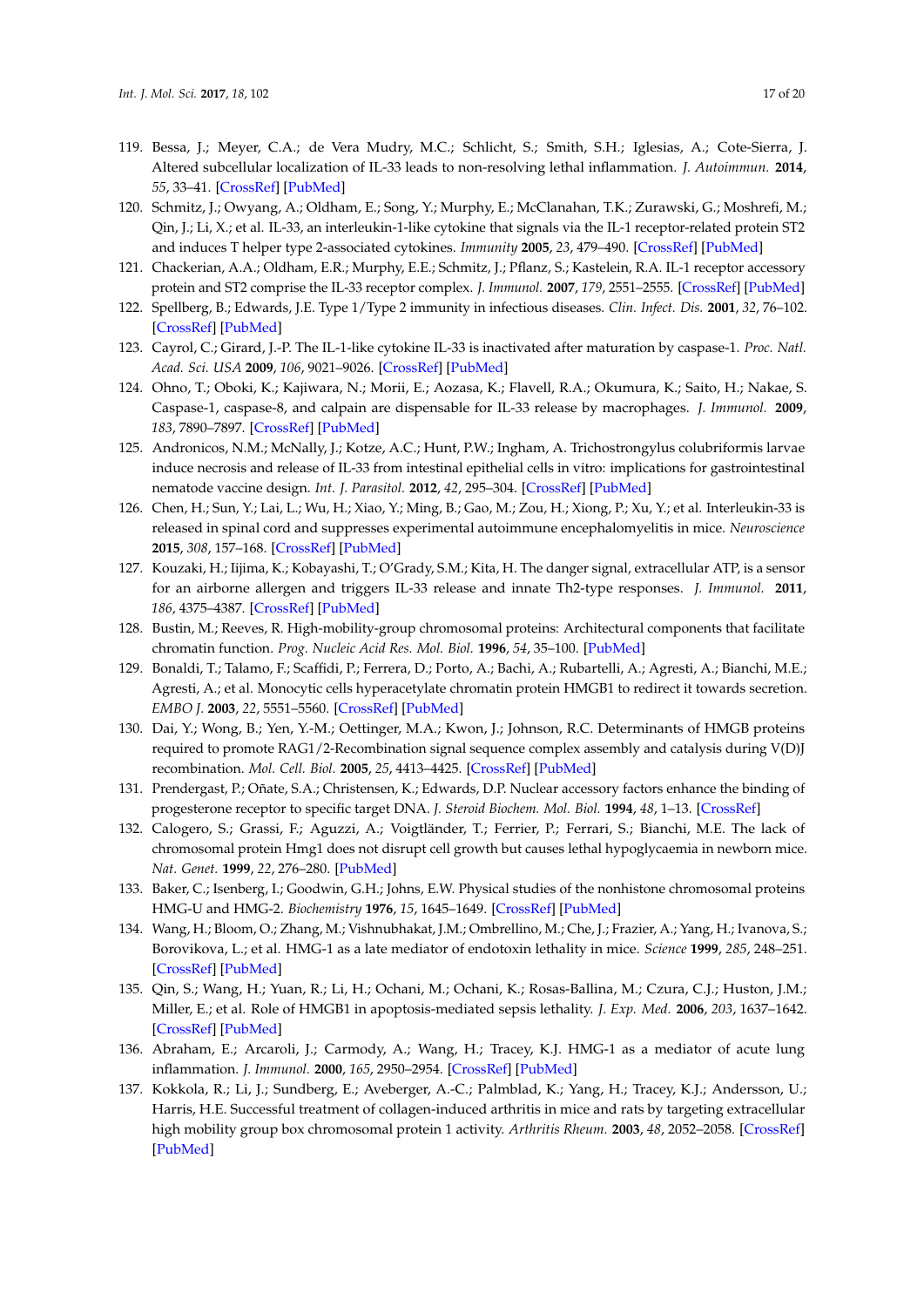- <span id="page-17-0"></span>138. Zhang, J.; Takahashi, H.K.; Liu, K.; Wake, H.; Liu, R.; Maruo, T.; Date, I.; Yoshino, T.; Ohtsuka, A.; Mori, S.; et al. Anti-high mobility group box-1 monoclonal antibody protects the blood–brain barrier from ischemia-induced disruption in rats. *Stroke* **2011**, *42*, 1420–1428. [\[CrossRef\]](http://dx.doi.org/10.1161/STROKEAHA.110.598334) [\[PubMed\]](http://www.ncbi.nlm.nih.gov/pubmed/21474801)
- <span id="page-17-1"></span>139. Liu, K.; Mori, S.; Takahashi, H.K.; Tomono, Y.; Wake, H.; Kanke, T.; Sato, Y.; Hiraga, N.; Adachi, N.; Yoshino, T.; et al. Anti-high mobility group box 1 monoclonal antibody ameliorates brain infarction induced by transient ischemia in rats. *FASEB J.* **2007**, *21*, 3904–3916. [\[CrossRef\]](http://dx.doi.org/10.1096/fj.07-8770com) [\[PubMed\]](http://www.ncbi.nlm.nih.gov/pubmed/17628015)
- <span id="page-17-2"></span>140. Yang, R.; Harada, T.; Mollen, K.P.; Prince, J.M.; Levy, R.M.; Englert, J.A.; Gallowitsch-Puerta, M.; Yang, L.; Yang, H.; Tracey, K.J.; et al. Anti-HMGB1 neutralizing antibody ameliorates gut barrier dysfunction and improves survival after hemorrhagic shock. *Mol. Med.* **2006**, *12*, 105–114. [\[CrossRef\]](http://dx.doi.org/10.2119/2006-00010.Yang) [\[PubMed\]](http://www.ncbi.nlm.nih.gov/pubmed/16953558)
- <span id="page-17-3"></span>141. Rouhiainen, A.; Kuja-Panula, J.; Wilkman, E.; Pakkanen, J.; Stenfors, J.; Tuominen, R.K.; Lepäntalo, M.; Carpén, O.; Parkkinen, J.; Rauvala, H. Regulation of monocyte migration by amphoterin (HMGB1). *Blood* **2004**, *104*, 1174–1182. [\[CrossRef\]](http://dx.doi.org/10.1182/blood-2003-10-3536) [\[PubMed\]](http://www.ncbi.nlm.nih.gov/pubmed/15130941)
- <span id="page-17-4"></span>142. Kokkola, R.; Andersson, A.; Mullins, G.; Ostberg, T.; Treutiger, C.-J.; Arnold, B.; Nawroth, P.; Andersson, U.; Harris, R.A.; Harris, H.E. RAGE is the major receptor for the proinflammatory activity of HMGB1 in rodent macrophages. *Scand. J. Immunol.* **2005**, *61*, 1–9. [\[CrossRef\]](http://dx.doi.org/10.1111/j.0300-9475.2005.01534.x) [\[PubMed\]](http://www.ncbi.nlm.nih.gov/pubmed/15644117)
- <span id="page-17-5"></span>143. Park, J.S.; Arcaroli, J.; Yum, H.-K.; Yang, H.; Wang, H.; Yang, K.-Y.; Choe, K.-H.; Strassheim, D.; Pitts, T.M.; Tracey, K.J.; et al. Activation of gene expression in human neutrophils by high mobility group box 1 protein. *Am. J. Physiol. Cell Physiol.* **2003**, *284*, C870–C879. [\[CrossRef\]](http://dx.doi.org/10.1152/ajpcell.00322.2002) [\[PubMed\]](http://www.ncbi.nlm.nih.gov/pubmed/12620891)
- <span id="page-17-6"></span>144. Xu, J.; Jiang, Y.; Wang, J.; Shi, X.; Liu, Q.; Liu, Z.; Li, Y.; Scott, M.J.; Xiao, G.; Li, S.; et al. Macrophage endocytosis of high-mobility group box 1 triggers pyroptosis. *Cell Death Differ.* **2014**, *21*, 1229–1239. [\[CrossRef\]](http://dx.doi.org/10.1038/cdd.2014.40) [\[PubMed\]](http://www.ncbi.nlm.nih.gov/pubmed/24769733)
- <span id="page-17-7"></span>145. Merenmies, J.; Pihlaskari, R.; Laitinen, J.; Wartiovaara, J.; Rauvala, H. 30-kDa heparin-binding protein of brain (amphoterin) involved in neurite outgrowth. Amino acid sequence and localization in the filopodia of the advancing plasma membrane. *J. Biol. Chem.* **1991**, *266*, 16722–16729. [\[PubMed\]](http://www.ncbi.nlm.nih.gov/pubmed/1885601)
- <span id="page-17-8"></span>146. Yang, H.; Hreggvidsdottir, H.S.; Palmblad, K.; Wang, H.; Ochani, M.; Li, J.; Lu, B.; Chavan, S.; Rosas-Ballina, M.; Al-Abed, Y.; et al. A critical cysteine is required for HMGB1 binding to Toll-like receptor 4 and activation of macrophage cytokine release. *Proc. Natl. Acad. Sci. USA* **2010**, *107*, 11942–11947. [\[CrossRef\]](http://dx.doi.org/10.1073/pnas.1003893107) [\[PubMed\]](http://www.ncbi.nlm.nih.gov/pubmed/20547845)
- <span id="page-17-9"></span>147. Lotze, M.T.; Tracey, K.J. High-mobility group box 1 protein (HMGB1): Nuclear weapon in the immune arsenal. *Nat. Rev. Immunol.* **2005**, *5*, 331–342. [\[CrossRef\]](http://dx.doi.org/10.1038/nri1594) [\[PubMed\]](http://www.ncbi.nlm.nih.gov/pubmed/15803152)
- <span id="page-17-10"></span>148. Gardella, S.; Andrei, C.; Ferrera, D.; Lotti, L.V.; Torrisi, M.R.; Bianchi, M.E.; Rubartelli, A. The nuclear protein HMGB1 is secreted by monocytes via a non-classical, vesicle-mediated secretory pathway. *EMBO Rep.* **2002**, *3*, 995–1001. [\[CrossRef\]](http://dx.doi.org/10.1093/embo-reports/kvf198) [\[PubMed\]](http://www.ncbi.nlm.nih.gov/pubmed/12231511)
- <span id="page-17-11"></span>149. Elenkov, I.; Pelovsky, P.; Ugrinova, I.; Takahashi, M.; Pasheva, E. The DNA binding and bending activities of truncated tail-less HMGB1 protein are differentially affected by Lys-2 and Lys-81 residues and their acetylation. *Int. J. Biol. Sci.* **2011**, *7*, 691–699. [\[CrossRef\]](http://dx.doi.org/10.7150/ijbs.7.691) [\[PubMed\]](http://www.ncbi.nlm.nih.gov/pubmed/21647302)
- <span id="page-17-12"></span>150. He, M.; Zhang, B.; Wei, X.; Wang, Z.; Fan, B.; Du, P.; Zhang, Y.; Jian, W.; Chen, L.; Wang, L.; et al. HDAC4/5-HMGB1 signalling mediated by NADPH oxidase activity contributes to cerebral ischaemia/reperfusion injury. *J. Cell. Mol. Med.* **2013**, *17*, 531–542. [\[CrossRef\]](http://dx.doi.org/10.1111/jcmm.12040) [\[PubMed\]](http://www.ncbi.nlm.nih.gov/pubmed/23480850)
- <span id="page-17-13"></span>151. Evankovich, J.; Cho, S.W.; Zhang, R.; Cardinal, J.; Dhupar, R.; Zhang, L.; Klune, J.R.; Zlotnicki, J.; Billiar, T.; Tsung, A. High mobility group box-1 release from hepatocytes during Ischemia and reperfusion injury is mediated by decreased histone deacetylase activity. *J. Biol. Chem.* **2010**, *285*, 39888–39897. [\[CrossRef\]](http://dx.doi.org/10.1074/jbc.M110.128348) [\[PubMed\]](http://www.ncbi.nlm.nih.gov/pubmed/20937823)
- <span id="page-17-14"></span>152. Rabadi, M.M.; Xavier, S.; Vasko, R.; Kaur, K.; Goligorksy, M.S.; Ratliff, B.B. High-mobility group box-1 is a novel deacetylation target of Sirtuin1. *Kidney Int.* **2015**, *87*, 95–108. [\[CrossRef\]](http://dx.doi.org/10.1038/ki.2014.217) [\[PubMed\]](http://www.ncbi.nlm.nih.gov/pubmed/24940804)
- <span id="page-17-15"></span>153. Ditsworth, D.; Zong, W.-X.; Thompson, C.B. Activation of poly(ADP)-ribose polymerase (PARP-1) induces release of the pro-inflammatory mediator HMGB1 from the nucleus. *J. Biol. Chem.* **2007**, *282*, 17845–17854. [\[CrossRef\]](http://dx.doi.org/10.1074/jbc.M701465200) [\[PubMed\]](http://www.ncbi.nlm.nih.gov/pubmed/17430886)
- <span id="page-17-16"></span>154. Yang, Z.; Li, L.; Chen, L.; Yuan, W.; Dong, L.; Zhang, Y.; Wu, H.; Wang, C. PARP-1 mediates LPS-induced HMGB1 release by macrophages through regulation of HMGB1 acetylation. *J. Immunol.* **2014**, *193*, 6114–6123. [\[CrossRef\]](http://dx.doi.org/10.4049/jimmunol.1400359) [\[PubMed\]](http://www.ncbi.nlm.nih.gov/pubmed/25392528)
- <span id="page-17-17"></span>155. Youn, J.H.; Shin, J.-S. Nucleocytoplasmic shuttling of HMGB1 is regulated by phosphorylation that redirects it toward secretion. *J. Immunol.* **2006**, *177*, 7889–7897. [\[CrossRef\]](http://dx.doi.org/10.4049/jimmunol.177.11.7889) [\[PubMed\]](http://www.ncbi.nlm.nih.gov/pubmed/17114460)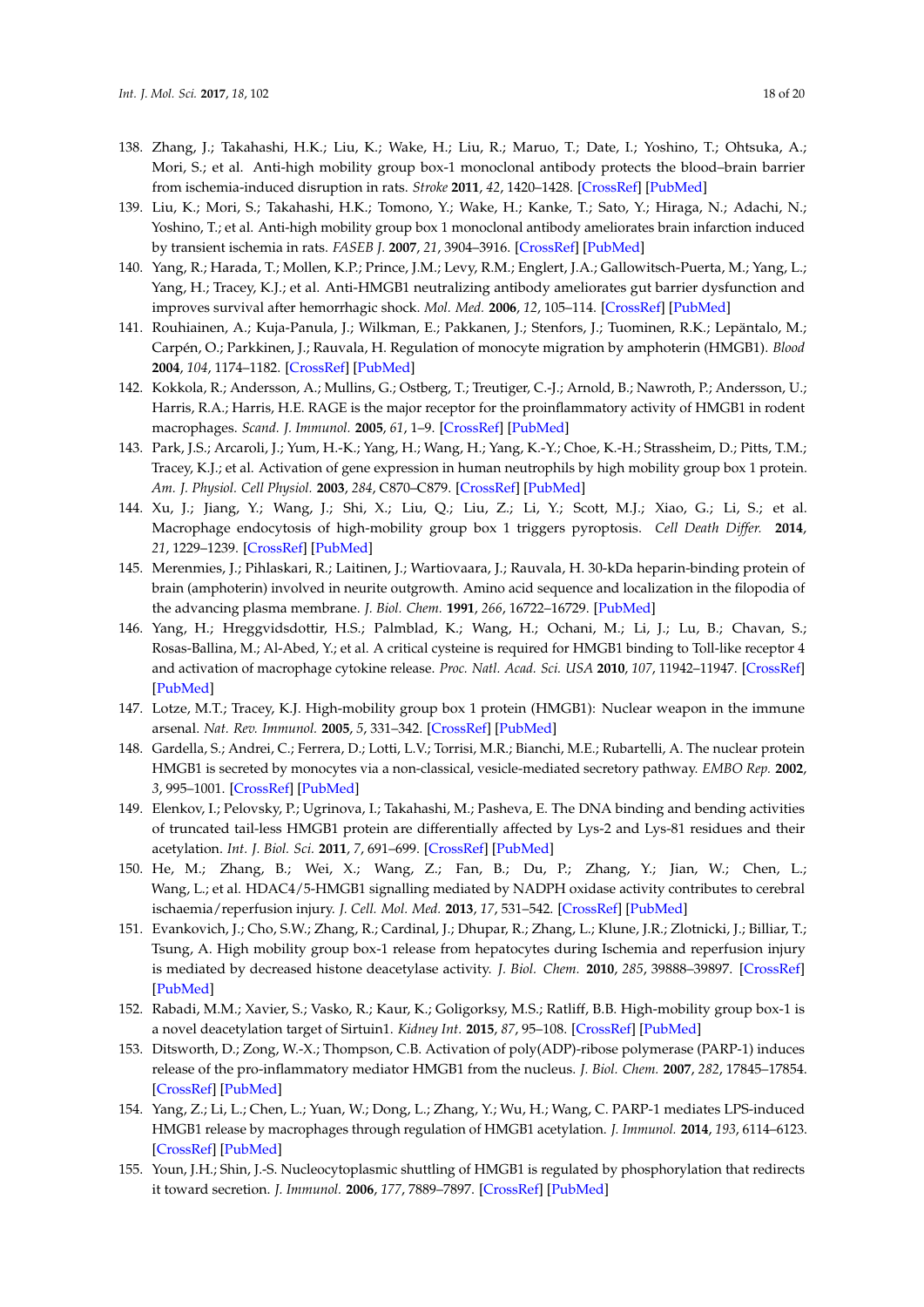- <span id="page-18-0"></span>156. Scaffidi, P.; Misteli, T.; Bianchi, M.E. Release of chromatin protein HMGB1 by necrotic cells triggers inflammation. *Nature* **2002**, *418*, 191–195. [\[CrossRef\]](http://dx.doi.org/10.1038/nature00858) [\[PubMed\]](http://www.ncbi.nlm.nih.gov/pubmed/12110890)
- <span id="page-18-1"></span>157. Kazama, H.; Ricci, J.-E.; Herndon, J.M.; Hoppe, G.; Green, D.R.; Ferguson, T.A. Induction of immunological tolerance by apoptotic cells requires caspase-dependent oxidation of high-mobility group box-1 protein. *Immunity* **2008**, *29*, 21–32. [\[CrossRef\]](http://dx.doi.org/10.1016/j.immuni.2008.05.013) [\[PubMed\]](http://www.ncbi.nlm.nih.gov/pubmed/18631454)
- <span id="page-18-2"></span>158. Bertheloot, D.; Latz, E. HMGB1, IL-1α, IL-33 and S100 proteins: Dual-function alarmins. *Cell. Mol. Immunol.* **2016**. [\[CrossRef\]](http://dx.doi.org/10.1038/cmi.2016.34) [\[PubMed\]](http://www.ncbi.nlm.nih.gov/pubmed/27569562)
- 159. Towne, J.E.; Renshaw, B.R.; Douangpanya, J.; Lipsky, B.P.; Shen, M.; Gabel, C.A.; Sims, J.E. Interleukin-36 (IL-36) ligands require processing for full agonist (IL-36α, IL-36β, and IL-36γ) or antagonist (IL-36Ra) activity. *J. Biol. Chem.* **2011**, *286*, 42594–42602. [\[CrossRef\]](http://dx.doi.org/10.1074/jbc.M111.267922) [\[PubMed\]](http://www.ncbi.nlm.nih.gov/pubmed/21965679)
- 160. Bulau, A.-M.; Nold, M.F.; Li, S.; Nold-Petry, C.A.; Fink, M.; Mansell, A.; Schwerd, T.; Hong, J.; Rubartelli, A.; Dinarello, C.A.; et al. Role of caspase-1 in nuclear translocation of IL-37, release of the cytokine, and IL-37 inhibition of innate immune responses. *Proc. Natl. Acad. Sci. USA* **2014**, *111*, 2650–2655. [\[CrossRef\]](http://dx.doi.org/10.1073/pnas.1324140111) [\[PubMed\]](http://www.ncbi.nlm.nih.gov/pubmed/24481253)
- 161. Lin, H.; Ho, A.S.; Haley-Vicente, D.; Zhang, J.; Bernal-Fussell, J.; Pace, A.M.; Hansen, D.; Schweighofer, K.; Mize, N.K.; Ford, J.E. Cloning and characterization of IL-1HY2, a novel interleukin 1 family member. *J. Biol. Chem.* **2001**, *276*, 20597–20602. [\[CrossRef\]](http://dx.doi.org/10.1074/jbc.M010095200) [\[PubMed\]](http://www.ncbi.nlm.nih.gov/pubmed/11278614)
- <span id="page-18-3"></span>162. Fantuzzi, G.; Reed, D.A.; Dinarello, C.A.; Trinchieri, G.; Gerosa, F.; Dinarello, C.; Car, B.; Orange, J.; Sacco, S.; Cohen, J.; et al. IL-12-induced IFN-γ is dependent on caspase-1 processing of the IL-18 precursor. *J. Clin. Investig.* **1999**, *104*, 761–767. [\[CrossRef\]](http://dx.doi.org/10.1172/JCI7501) [\[PubMed\]](http://www.ncbi.nlm.nih.gov/pubmed/10491411)
- <span id="page-18-4"></span>163. Mehul, B.; Hughes, R.C. Plasma membrane targetting, vesicular budding and release of galectin 3 from the cytoplasm of mammalian cells during secretion. *J. Cell Sci.* **1997**, *110*, 1169–1178. [\[PubMed\]](http://www.ncbi.nlm.nih.gov/pubmed/9191041)
- <span id="page-18-5"></span>164. Liu, F.T.; Hsu, D.K.; Zuberi, R.I.; Kuwabara, I.; Chi, E.Y.; Henderson, W.R. Expression and function of galectin-3, a β-galactoside-binding lectin, in human monocytes and macrophages. *Am. J. Pathol.* **1995**, *147*, 1016–1028. [\[PubMed\]](http://www.ncbi.nlm.nih.gov/pubmed/7573347)
- <span id="page-18-6"></span>165. Van Stijn, C.M.W.; van den Broek, M.; van de Weerd, R.; Visser, M.; Ta¸sdelen, I.; Tefsen, B.; van Die, I. Regulation of expression and secretion of galectin-3 in human monocyte-derived dendritic cells. *Mol. Immunol.* **2009**, *46*, 3292–3299. [\[CrossRef\]](http://dx.doi.org/10.1016/j.molimm.2009.07.026) [\[PubMed\]](http://www.ncbi.nlm.nih.gov/pubmed/19699526)
- <span id="page-18-7"></span>166. Sato, S.; Ouellet, N.; Pelletier, I.; Simard, M.; Rancourt, A.; Bergeron, M.G. Role of galectin-3 as an adhesion molecule for neutrophil extravasation during streptococcal pneumonia. *J. Immunol.* **2002**, *168*, 1813–1822. [\[CrossRef\]](http://dx.doi.org/10.4049/jimmunol.168.4.1813) [\[PubMed\]](http://www.ncbi.nlm.nih.gov/pubmed/11823514)
- <span id="page-18-8"></span>167. Colnot, C.; Ripoche, M.A.; Milon, G.; Montagutelli, X.; Crocker, P.R.; Poirier, F. Maintenance of granulocyte numbers during acute peritonitis is defective in galectin-3-null mutant mice. *Immunology* **1998**, *94*, 290–296. [\[CrossRef\]](http://dx.doi.org/10.1046/j.1365-2567.1998.00517.x) [\[PubMed\]](http://www.ncbi.nlm.nih.gov/pubmed/9767409)
- <span id="page-18-9"></span>168. Jeng, K.C.; Frigeri, L.G.; Liu, F.T. An endogenous lectin, galectin-3 (epsilon BP/Mac-2), potentiates IL-1 production by human monocytes. *Immunol. Lett.* **1994**, *42*, 113–116. [\[CrossRef\]](http://dx.doi.org/10.1016/0165-2478(94)90072-8)
- <span id="page-18-10"></span>169. Sano, H.; Hsu, D.K.; Yu, L.; Apgar, J.R.; Kuwabara, I.; Yamanaka, T.; Hirashima, M.; Liu, F.T. Human galectin-3 is a novel chemoattractant for monocytes and macrophages. *J. Immunol.* **2000**, *165*, 2156–2164. [\[CrossRef\]](http://dx.doi.org/10.4049/jimmunol.165.4.2156) [\[PubMed\]](http://www.ncbi.nlm.nih.gov/pubmed/10925302)
- <span id="page-18-11"></span>170. Van de Veerdonk, F.L.; Netea, M.G.; Dinarello, C.A.; Joosten, L.A.B. Inflammasome activation and IL-1β and IL-18 processing during infection. *Trends Immunol.* **2011**, *32*, 110–116. [\[CrossRef\]](http://dx.doi.org/10.1016/j.it.2011.01.003) [\[PubMed\]](http://www.ncbi.nlm.nih.gov/pubmed/21333600)
- <span id="page-18-12"></span>171. Gu, Y.; Kuida, K.; Tsutsui, H.; Ku, G.; Hsiao, K.; Fleming, M.A.; Hayashi, N.; Higashino, K.; Okamura, H.; Nakanishi, K.; et al. Activation of interferon-γ inducing factor mediated by interleukin-1β converting enzyme. *Science* **1997**, *275*, 206–209. [\[CrossRef\]](http://dx.doi.org/10.1126/science.275.5297.206) [\[PubMed\]](http://www.ncbi.nlm.nih.gov/pubmed/8999548)
- <span id="page-18-13"></span>172. Sugawara, S.; Uehara, A.; Nochi, T.; Yamaguchi, T.; Ueda, H.; Sugiyama, A.; Hanzawa, K.; Kumagai, K.; Okamura, H.; Takada, H. Neutrophil proteinase 3-mediated induction of bioactive IL-18 secretion by human oral epithelial cells. *J. Immunol.* **2001**, *167*, 6568–6575. [\[CrossRef\]](http://dx.doi.org/10.4049/jimmunol.167.11.6568) [\[PubMed\]](http://www.ncbi.nlm.nih.gov/pubmed/11714826)
- <span id="page-18-14"></span>173. Tsutsui, H.; Kayagaki, N.; Kuida, K.; Nakano, H.; Hayashi, N.; Takeda, K.; Matsui, K.; Kashiwamura, S.; Hada, T.; Akira, S.; et al. Caspase-1-independent, Fas/Fas ligand-mediated IL-18 secretion from macrophages causes acute liver injury in mice. *Immunity* **1999**, *11*, 359–367. [\[CrossRef\]](http://dx.doi.org/10.1016/S1074-7613(00)80111-9)
- <span id="page-18-15"></span>174. Novick, D.; Kim, S.H.; Fantuzzi, G.; Reznikov, L.L.; Dinarello, C.A.; Rubinstein, M. Interleukin-18 binding protein: A novel modulator of the Th1 cytokine response. *Immunity* **1999**, *10*, 127–136. [\[CrossRef\]](http://dx.doi.org/10.1016/S1074-7613(00)80013-8)
- <span id="page-18-16"></span>175. Dinarello, C.A.; Novick, D.; Kim, S.; Kaplanski, G. Interleukin-18 and IL-18 binding protein. *Front. Immunol.* **2013**, *4*, 289. [\[CrossRef\]](http://dx.doi.org/10.3389/fimmu.2013.00289) [\[PubMed\]](http://www.ncbi.nlm.nih.gov/pubmed/24115947)